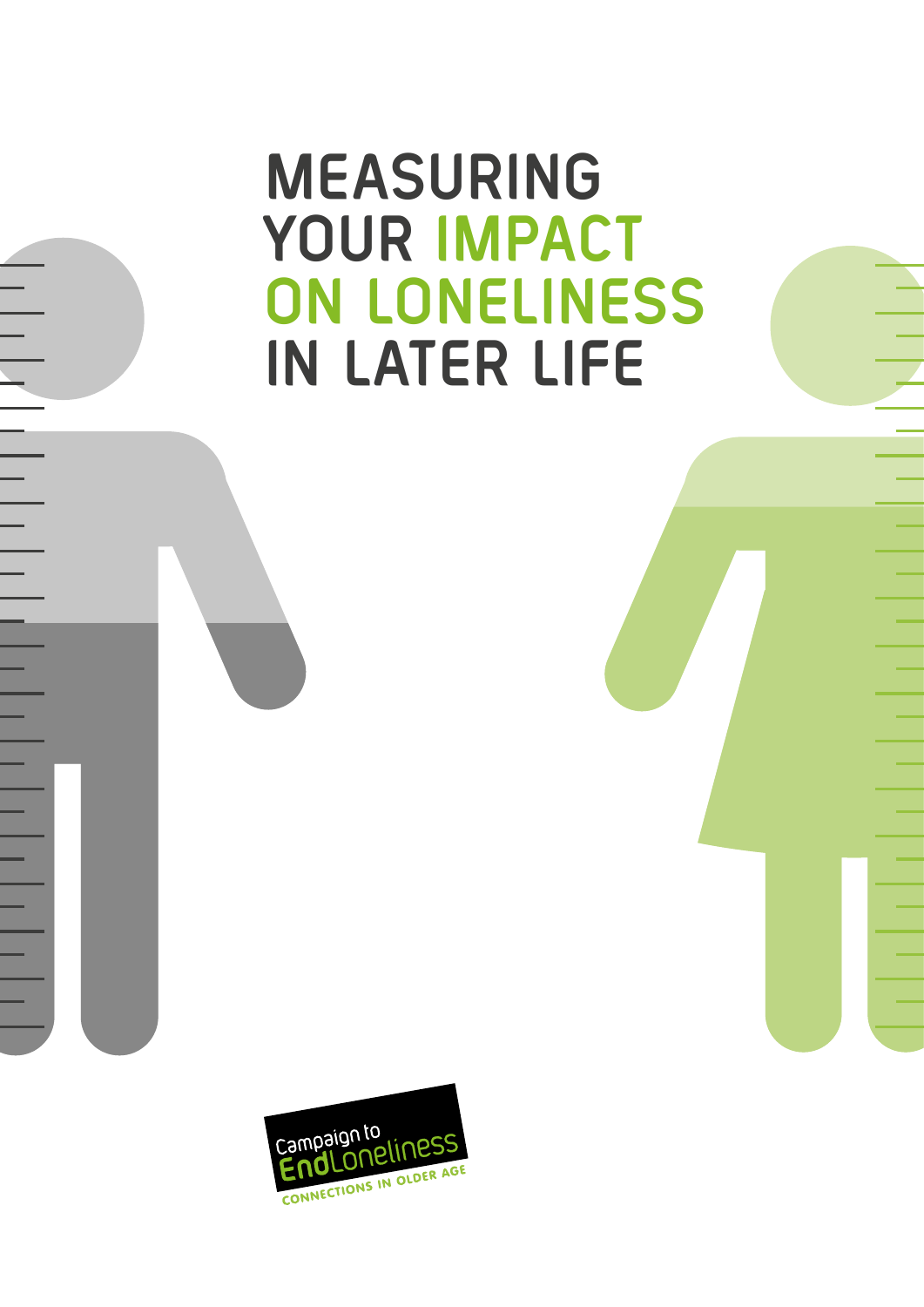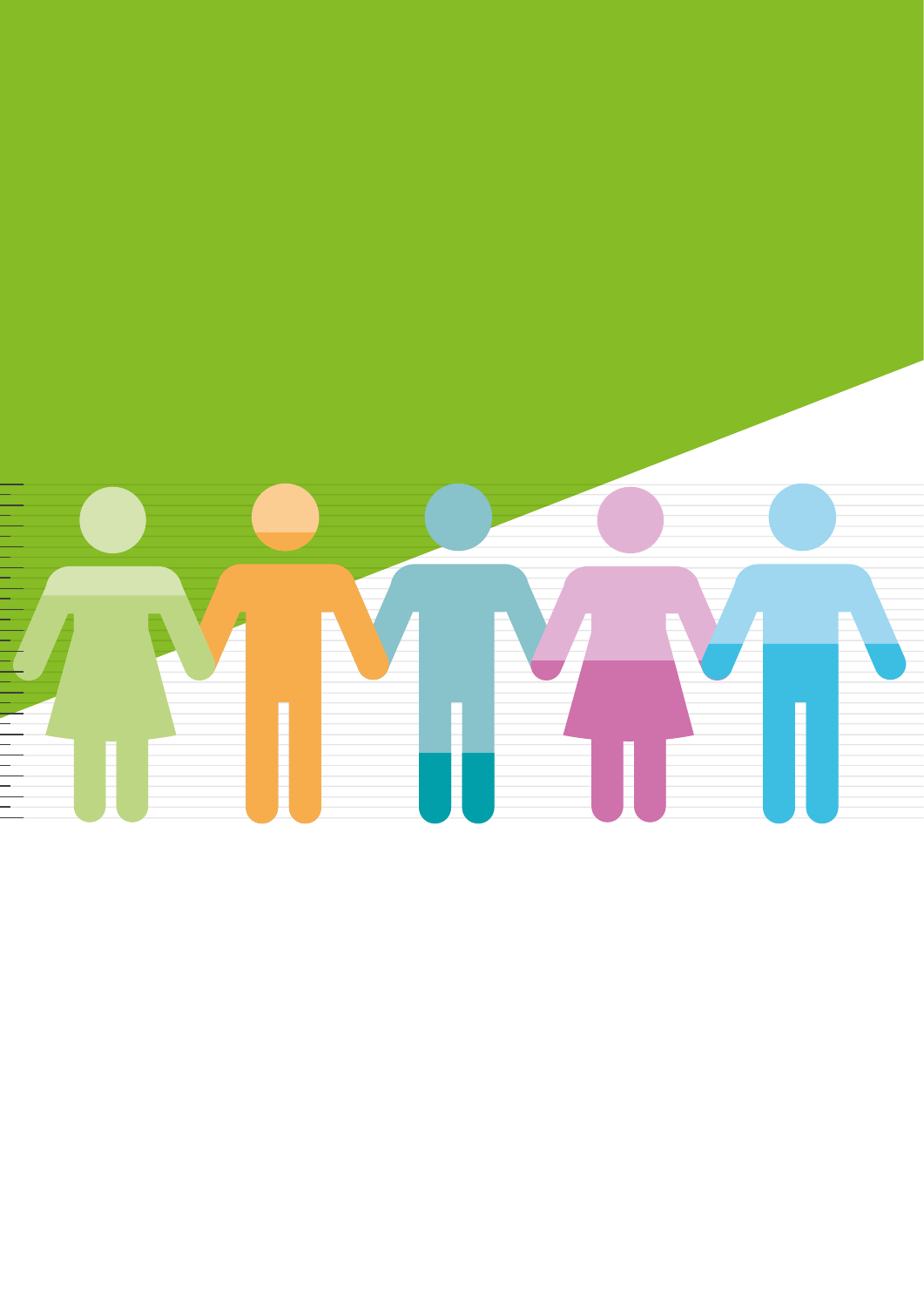## **Contents**

| What does this guidance cover?                                  | 5  |
|-----------------------------------------------------------------|----|
| <b>Why measure loneliness?</b>                                  | 5  |
| Why use a scale?                                                | 6  |
| Choosing the right scale for you                                | 6  |
| <b>Summary of Scales</b>                                        | 7  |
| Introduction                                                    | 8  |
| What is loneliness?                                             | 8  |
| Who experiences loneliness?                                     | 9  |
| <b>Why evaluate?</b>                                            | g  |
| About these scales                                              | 10 |
| <b>The Scales</b>                                               |    |
| The Campaign to End Loneliness Measurement Tool                 | 11 |
| The De Jong Gierveld Loneliness Scale                           | 14 |
| The UCLA Loneliness Scale                                       | 17 |
| <b>Single-item questions</b><br>$\overline{\mathbf{a}}$         | 20 |
| How to use your chosen scale                                    | 22 |
| Introducing a survey<br>а.                                      | 22 |
| Encouraging staff or volunteers to use a loneliness scale<br>b. | 23 |
| c. How regularly should you use a scale?                        | 23 |
| d. How to sample                                                | 24 |
| Gaining informed consent<br>e.                                  | 26 |
| Understanding and minimising bias<br>f.                         | 26 |
| Advice on different modes of data collection<br>g.              | 27 |
| h. Asking open, follow-up questions                             | 27 |
| Collecting demographic data<br>i.                               | 29 |
| Keeping personal information confidential<br>j.                 | 29 |
| Using a scale with people with sensory loss                     | 30 |
| <b>Acknowledgements</b>                                         | 32 |
| <b>Appendices</b>                                               | 34 |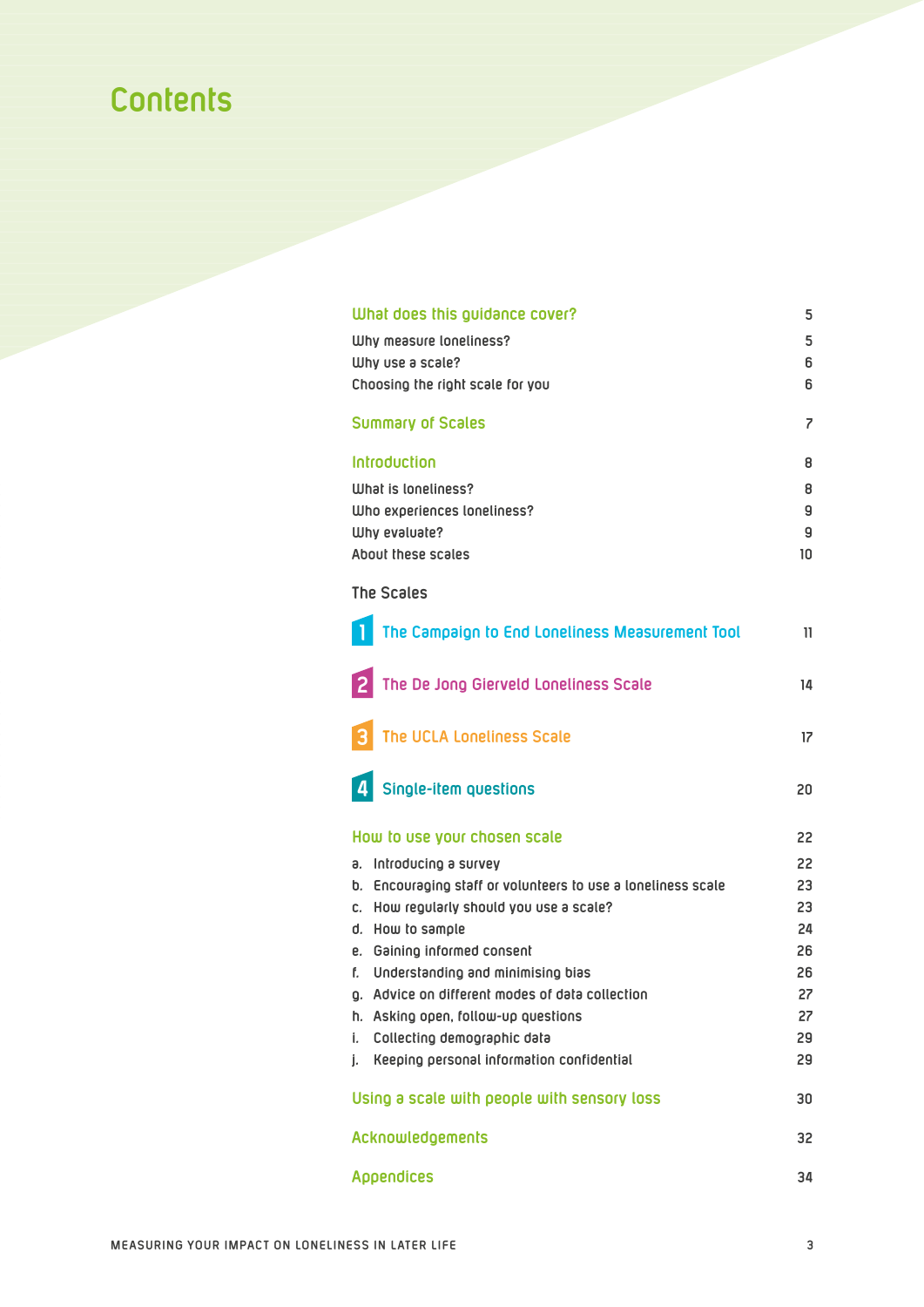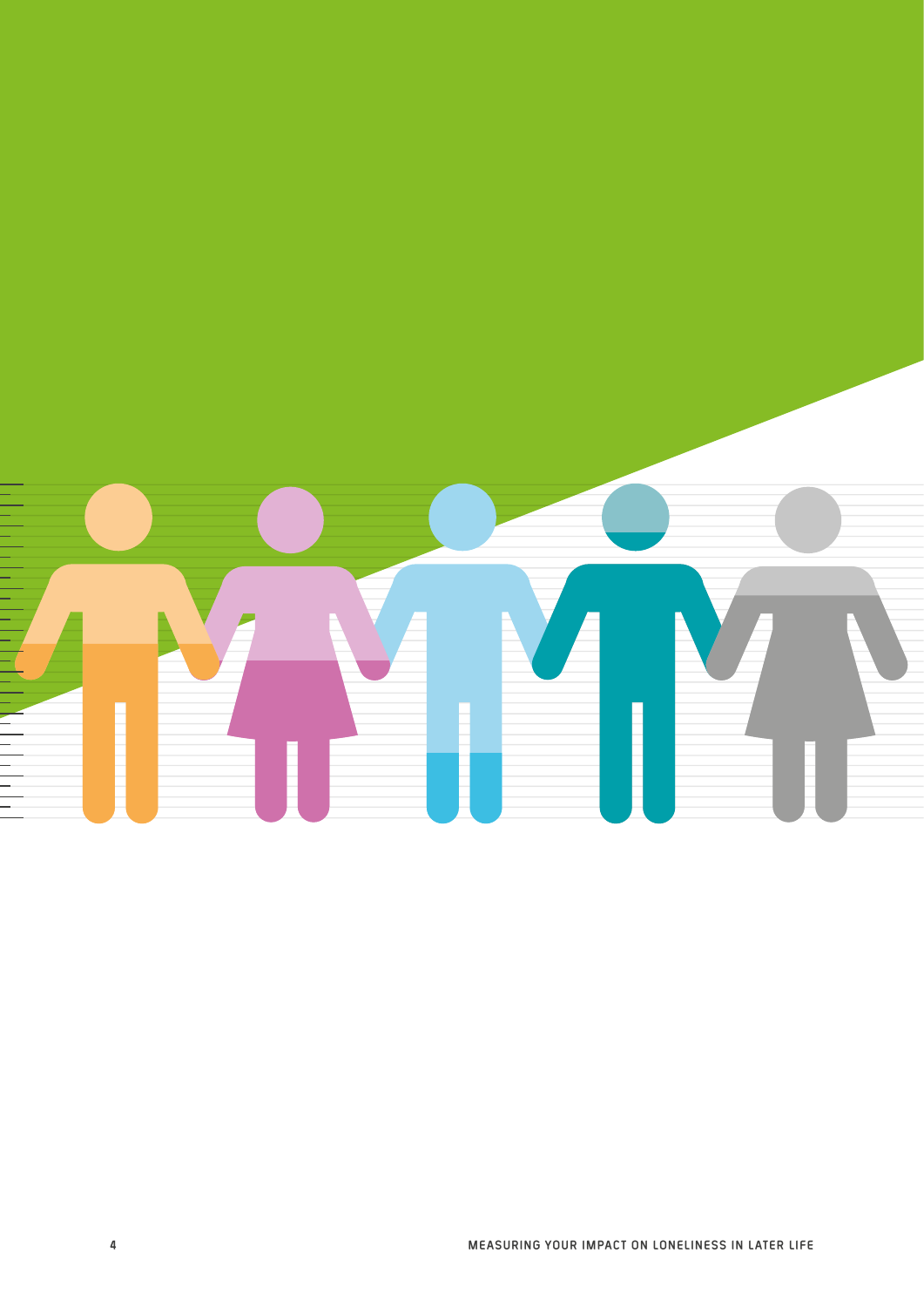## **What does this guidance cover?**

**Are you working to prevent or reduce loneliness in your community?**

**Can you articulate the difference you are making to the lives of older people?**

We're all working in an increasingly competitive funding environment, and we all need to be able to demonstrate robustly that we make a difference. Funders across the public, voluntary and private sectors also face their own financial pressures and need evidence that the programmes they fund are delivering real change for the people they support.

**This guidance offers information and advice on choosing and using a scale to measure the impact of your services on loneliness in older age.**

### **Why measure loneliness?**

In a recent report, published with Age UK, we demonstrate that there is a lack of good quality evidence on the impact of different types of services on loneliness.<sup>1</sup> This concerns us, as feeling lonely is linked to risk of an earlier death<sup>2</sup>, depression<sup>3</sup>, dementia<sup>4</sup> and poor self-rated health<sup>5</sup>. We need to know more about 'what works' to prevent or alleviate it.

You might be thinking about measuring how your service is reducing social isolation or improving wellbeing. Whilst isolation and wellbeing are linked to feelings of loneliness, they are distinct experiences and concepts (we talk more about this later on, in the Introduction to this guidance). We would like to encourage you to measure loneliness for two reasons. Firstly, loneliness has a negative impact on our quality of life, and mental and physical health. Secondly, measuring loneliness will help you to demonstrate the positive impact of your work on the way people *feel* about their relationships and connections – and give you a more detailed understanding than a wellbeing measure can.

<sup>1</sup> Jopling, K. 2015. *Promising approaches to reducing loneliness and isolation in later life.* Age UK and Campaign to End Loneliness: London.

<sup>2</sup>  Penninx, B., van Tilburg, T., Kriegsman, D. Deeg, D., Boeke, J. and van Eijk, J. 1997. Effects of Social Support and Personal Coping Resources on Mortality in Older Age: The Longitudinal Aging Study Amsterdam. *American Journal of Epidemiology*. 146(6) pp. 510-519

<sup>3</sup>  Green B. H, Copeland J. R, Dewey M. E, Shamra V, Saunders P. A, Davidson I. A, Sullivan C, McWilliam C. 1992. Risk factors for depression in elderly people: A prospective study. *Acta Psychiatrica Scandinavica* 86(3) pp.213–7

<sup>4</sup>  Holwerda, T. J. Deeg, D., Beekman, A. van Tilburg, T.G., Stek, M.L., Jonker, C., and Schoevers, R. 2012. Research paper: Feelings of loneliness, but not social isolation, predict dementia onset: results from the Amsterdam Study of the Elderly (AMSTEL) *Journal of Neurology, Neurosurgery and Psychiatry* 

<sup>5</sup>  Stickley, A., Koyanagi, A., Roberts, B., Richardson, E., Abbott, P., Tumanov, S. and McKee, M. 2013. Loneliness: Its Correlates and Association with Health Behaviours and Outcomes in Nine Countries of the Former Soviet Union. *PLOS One*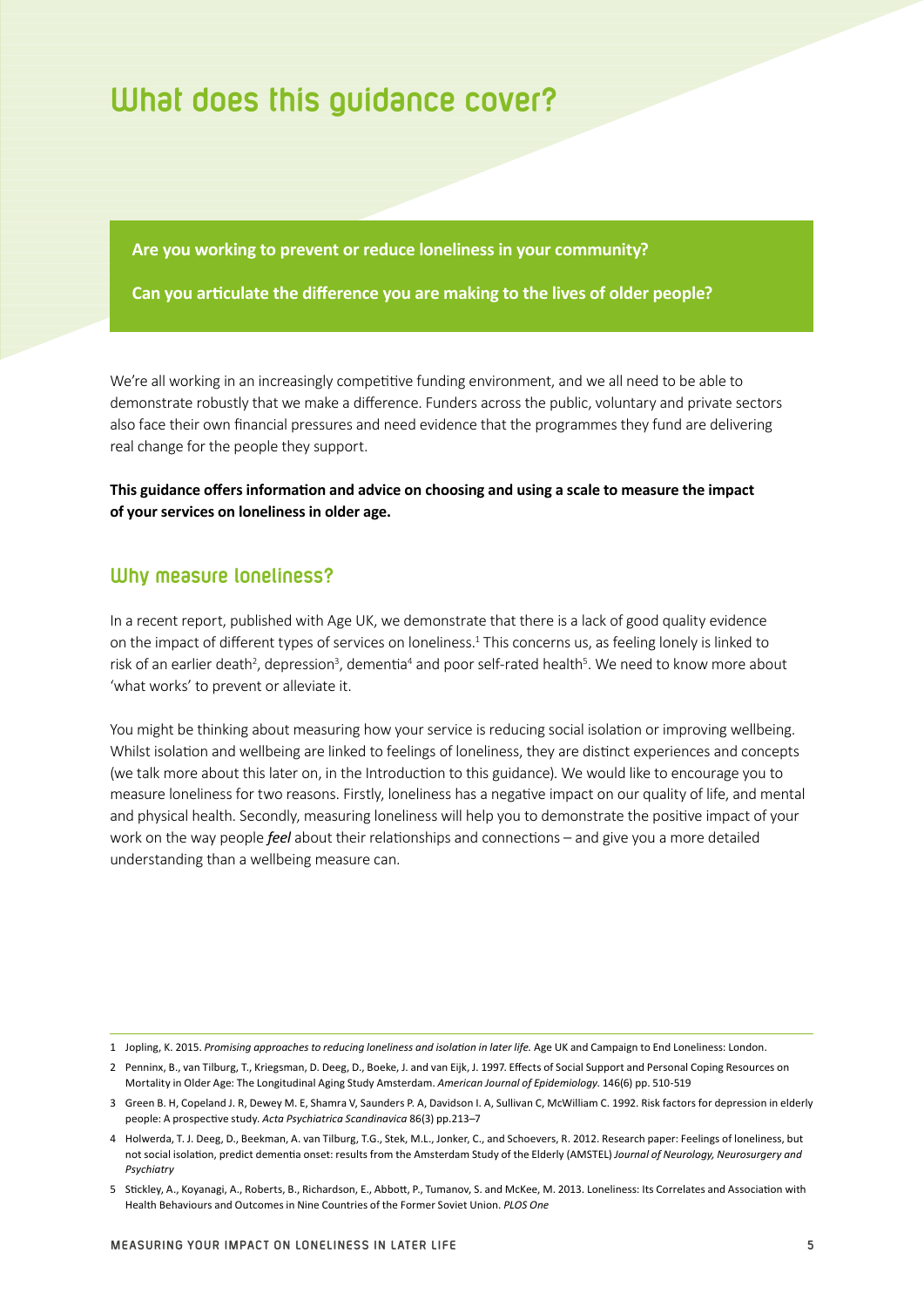### **Why use a scale?**

A scale is simply a way of numerically measuring an opinion or emotion, and it one way to gather evidence about the effectiveness of a service. There are other approaches to collecting information, for example qualitative methods collect evidence without focusing on numbers. They can be used to gain an in-depth understanding about *how* or *why* someone came to feel lonely, and allow you to produce detailed case studies about how you've helped prevent or alleviate it. Examples of qualitative research techniques include one-to-one interviews and focus groups.

However, facing continued financial pressures, services across the health, social care and voluntary sectors need more 'hard' evidence on the effectiveness of loneliness interventions. Using a scale will enable you to ask about loneliness in a more structured way – and produce numbers that can help you illustrate *how much* of a difference you've made. Using a scale could also allow you to compare the impact of different activities or services on loneliness.

### **Choosing the right scale for you**

As you read through this guidance and look at the different scales we suggest, you may also want to bear the following questions in mind to help you make a decision about the right tool for you:

- Are you comfortable asking **direct questions** about loneliness or painful experiences?
- How much **time** do you have to ask people about loneliness?
- **Who** will be asking the questions, and analysing the results?
- What does your service or activity **do**? For example, are you only addressing the 'social' dimension of loneliness?
- How much **time and money** can you allocate to monitoring and evaluation?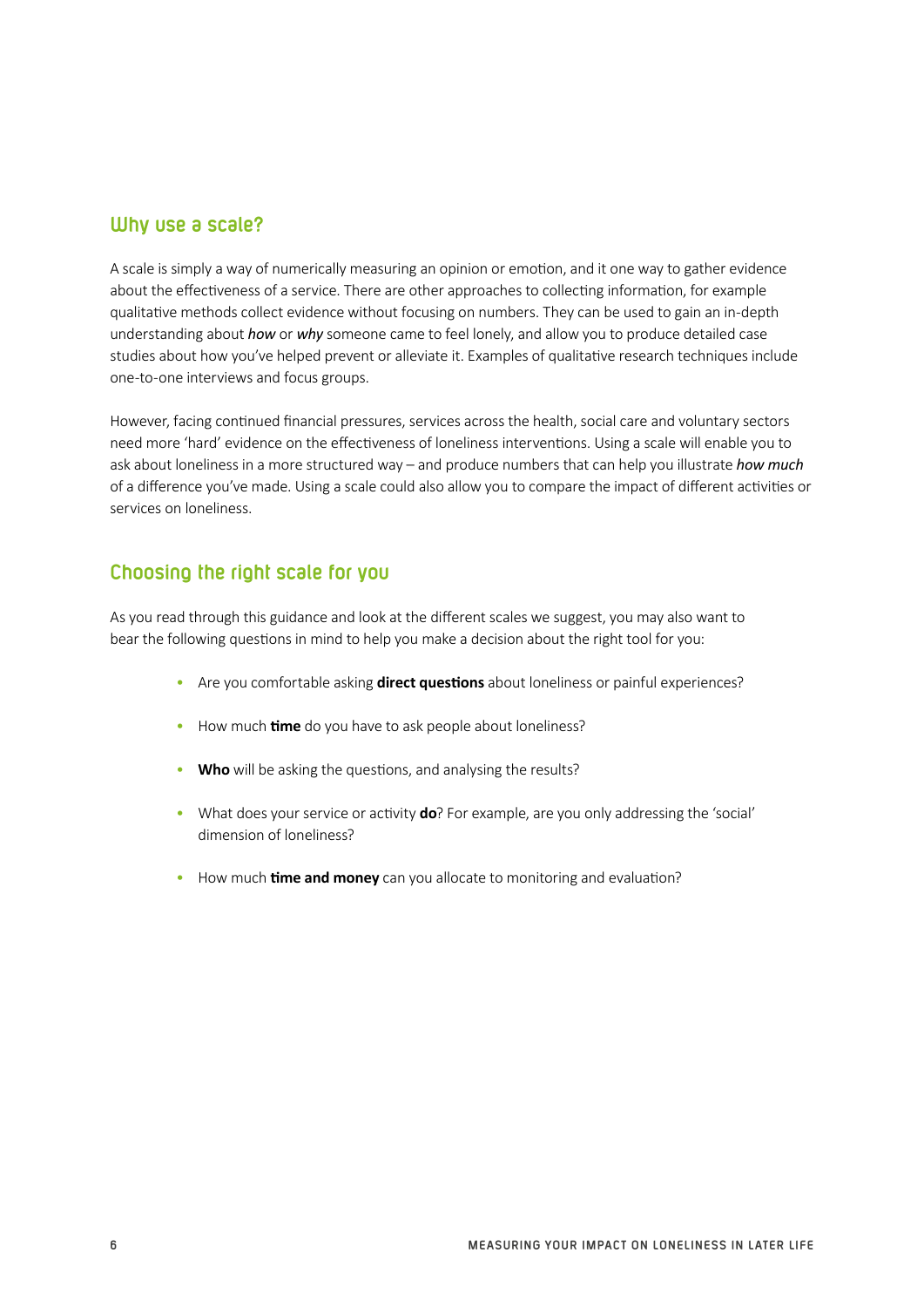## **Summary of Scales**

In this guidance we describe four different scales, which have been developed by different people, and have their own strengths and limitations. We encourage you to read on to learn more about their particular strengths and limitations, but this page presents their 'vital statistics' – four initial categories to help you compare them:

- **Length** how many questions does the scale contain?
- **Language** are the questions negatively or positively worded, or both?
- **Initially developed for...** was this originally intended for use by researchers or services?
- **Mentioning the 'L' word** does it ask directly about loneliness, or ask around the topic?

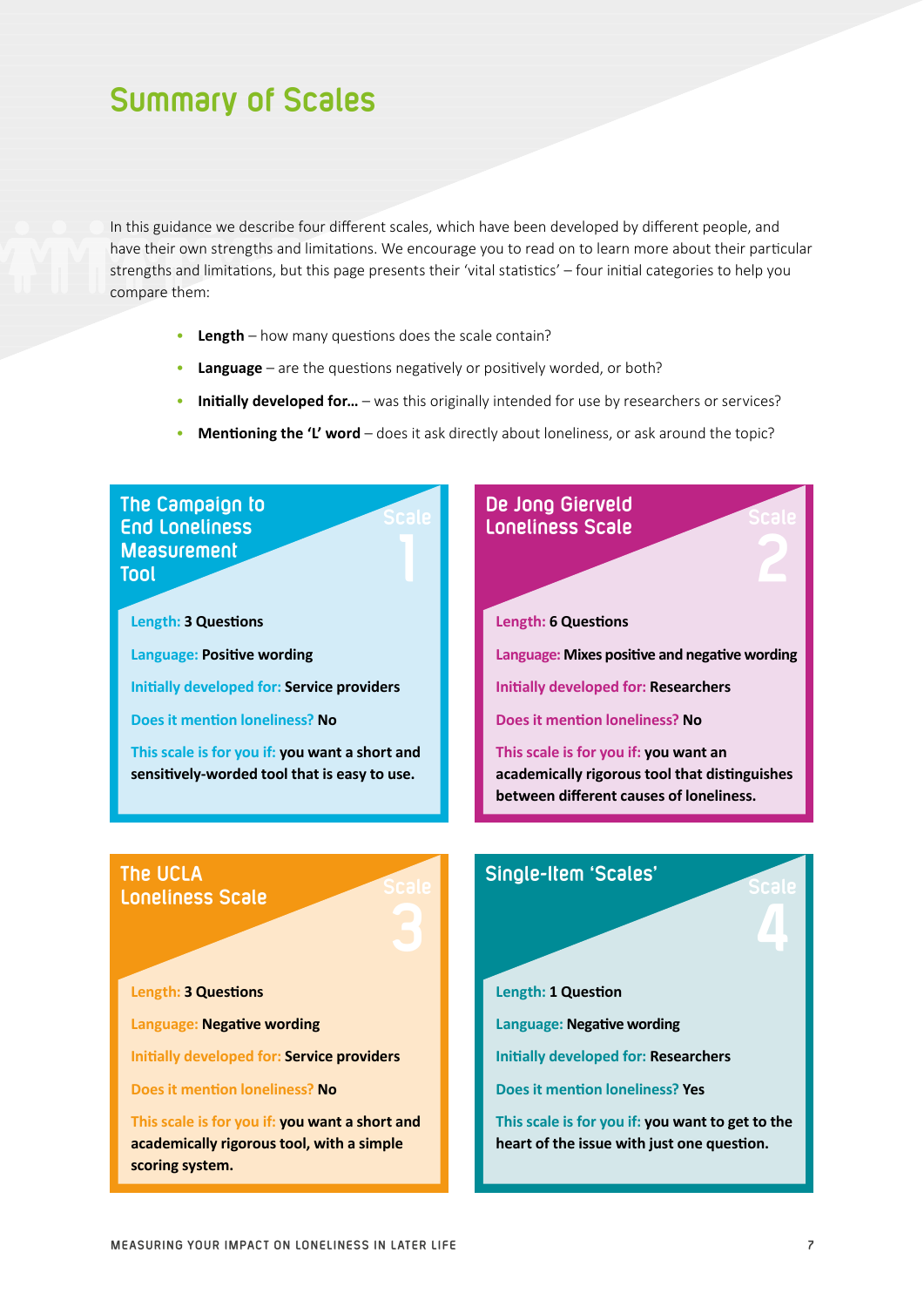## **Introduction**



In 2013, a survey of Campaign to End Loneliness supporter organisations found over half said that they would value more support in evaluating their impact on loneliness. The brief was clear: services said they wanted a straightforward, flexible loneliness measurement tool that was suitable to use with older people who may be vulnerable.

### **What is loneliness?**

It may surprise you to learn that there is no agreed definition of "loneliness" in research. One explanation of loneliness is that it is a painful feeling that occurs when this is a gap, or a mismatch, between the number and quality of social relationships and connections that we have, and those we would like.<sup>6</sup>

Others suggest that there are two dimensions to loneliness: social and emotional. Social loneliness occurs when someone is missing a wider social network and emotional loneliness is caused when you miss an "intimate relationship".<sup>7</sup>

On the whole, loneliness is described as an unwelcome, painful and unpleasant feeling.<sup>8</sup> There is a general agreement that loneliness is distinct from social isolation and wellbeing. Social isolation is an objective state that only measures the number and/or frequency of social contact.<sup>9</sup> Wellbeing is a broader concept, which examines our psychological and physical resources, as well as social connections.<sup>10</sup>

Loneliness is a fluid experience: it can come and go over a short time, or persist in the longer term. Recent research found that over 8 years, 7% of older people in England said they were always lonely, 10% of people moved out of loneliness, 9% moved into loneliness and 9% fluctuated in and out of loneliness.<sup>11</sup>

It is worth thinking about what the different tools and questions in this document are measuring, and how this relates to your service or activity.

<sup>6</sup>  Perlman, D. and Peplau, L. A. Chapter 2: Toward a Social Psychology of Loneliness, in Duck and Gilmour (eds.) 1981. *Personal Relationships in Disorder.* London: Academic Press.

<sup>7</sup>  de Jong Gierveld, J. and van Tilburg, T. 2006. 6-Item Scale for Overall, Emotional, and Social Loneliness: Confirmatory Tests on Survey Data *Research on Ageing* 28(5) pp. 582-598

<sup>8</sup>  Hauge, S. and Kirkevold, M. 2010. Older Norwegians' understanding of loneliness. *International Journal of Qualitative Studies on Health and Well-being* 5: 4654

<sup>9</sup>  Victor, C., Scambler, S., Bond, J. and Bowling, A. 2001. Being alone in later life: loneliness, social isolation and living alone. *Clinical Gerontology* 10(04) pp. 407 - 417

<sup>10</sup> Dodge, R., Daly, A., Huyton, J., & Sanders, L. 2012. The challenge of defining wellbeing. *International Journal of Wellbeing* 2(3), 222-235.

<sup>11</sup> Victor, C. 2013. Professor Christina Victor, Brunel University - Who is lonely and when? [video online] Available at: https://www.youtube.com/ watch?v=U7u1kvDFAng [Accessed 15 March 2015]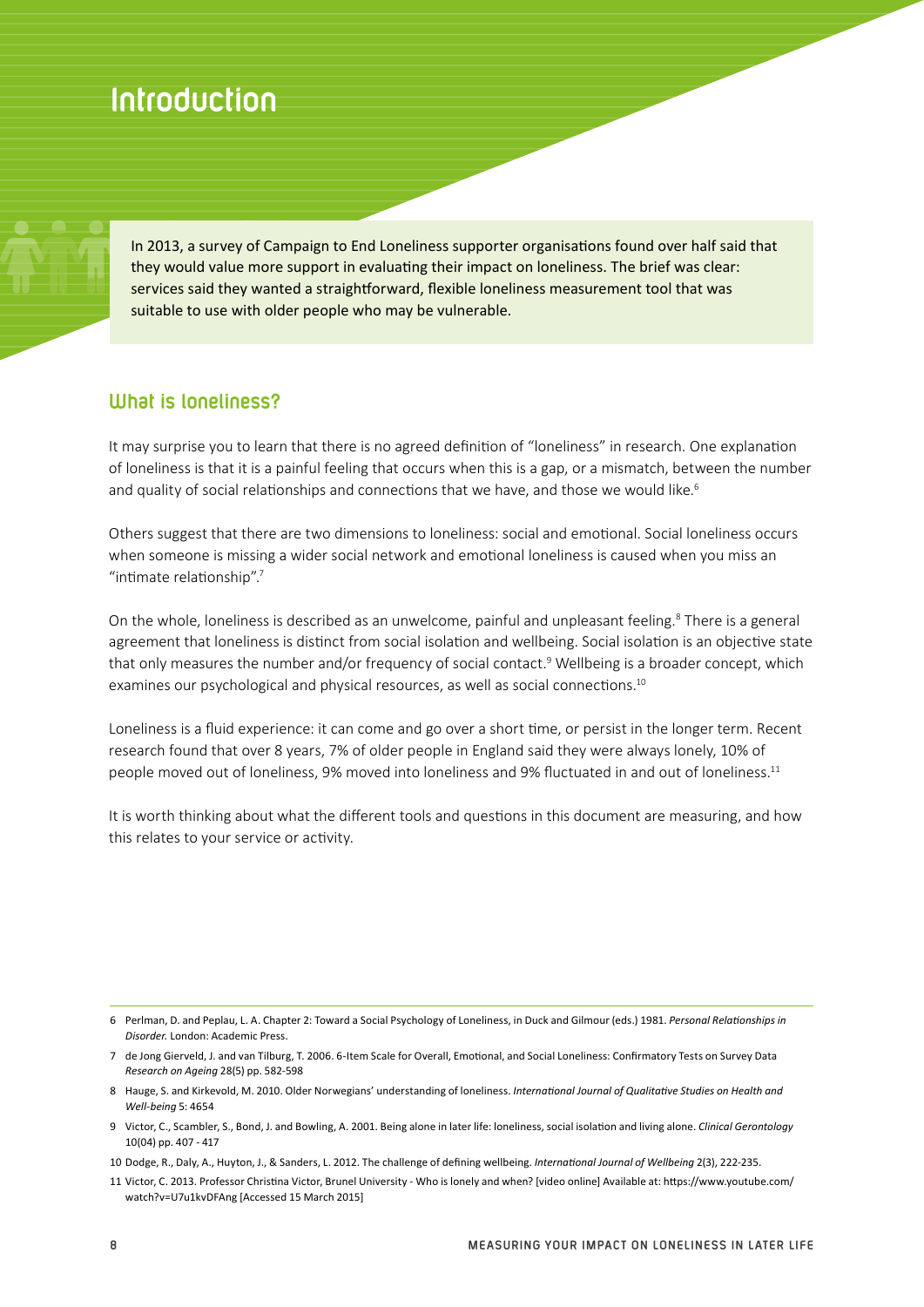### **Who experiences loneliness?**

Loneliness is also a common emotion and it is likely that, at some point in our lives and whatever our age, we will experience it. Various studies estimating the levels of loneliness in Great Britain show that  $5 - 16\%$ of people aged 65 or over report feeling lonely all or most of the time and up to a further 30% say they feel lonely "sometimes".<sup>12</sup> As our population ages, there may be an increase in the real numbers of older people experiencing loneliness. You can learn more about the triggers for loneliness in the Campaign's recent report: *Hidden Citizens: how can we identify the most lonely adults?*<sup>13</sup>

### **Why evaluate?**

Evaluation can help you to demonstrate that you are really helping the people your service has contact with. It can also help you better understand how a particular service or activity works. Anyone can collect and use data, and you needn't be discouraged from evaluating your intervention just because you don't have past experience of doing this.

In essence, planning an evaluation involves asking yourself the following things:

- What are your desired outcomes
- What services or mechanism is delivering these outcomes
- How they will be measured
- Who will measure them and when
- How long the evaluation will run for
- How will the information be used

A good evaluation has been shown to have two overarching principles. Firstly, *independence*, i.e. those carrying out an evaluation can produce independent and objective reports. Secondly, *transparency* – the research methods used and findings are accessible and available to all. There are a number of comprehensive resources – from the Charities Evaluation Services<sup>14</sup> and Joseph Rowntree Foundation<sup>15</sup> – about evaluating the work of charities and community projects, which may be helpful to read alongside this guidance.

<sup>12</sup> Cann, P. and Jopling, K. 2011. *Safeguarding the Convoy: A call to action from the Campaign to End Loneliness.* Oxfordshire: Age UK Oxfordshire. http://tinyurl.com/njsgx6z

<sup>13</sup> Goodman, A., Adams, A., & Swift H.J. 2015. *Hidden citizens: How can we identify he most lonely older adults?* The London: Campaign to End Loneliness. http://www.campaigntoendloneliness.org/hidden-citizens/

<sup>14</sup> Charities Evaluation Services. *Tools and Resources:* http://www.ces-vol.org.uk/tools-and-resources/tools-and-resources [Accessed 27 April 2015]

<sup>15</sup> Joseph Rowntree Foundation. *Evaluating community projects A practical guide:* http://www.jrf.org.uk/system/files/1859354157.pdf [Accessed 27 April 2015]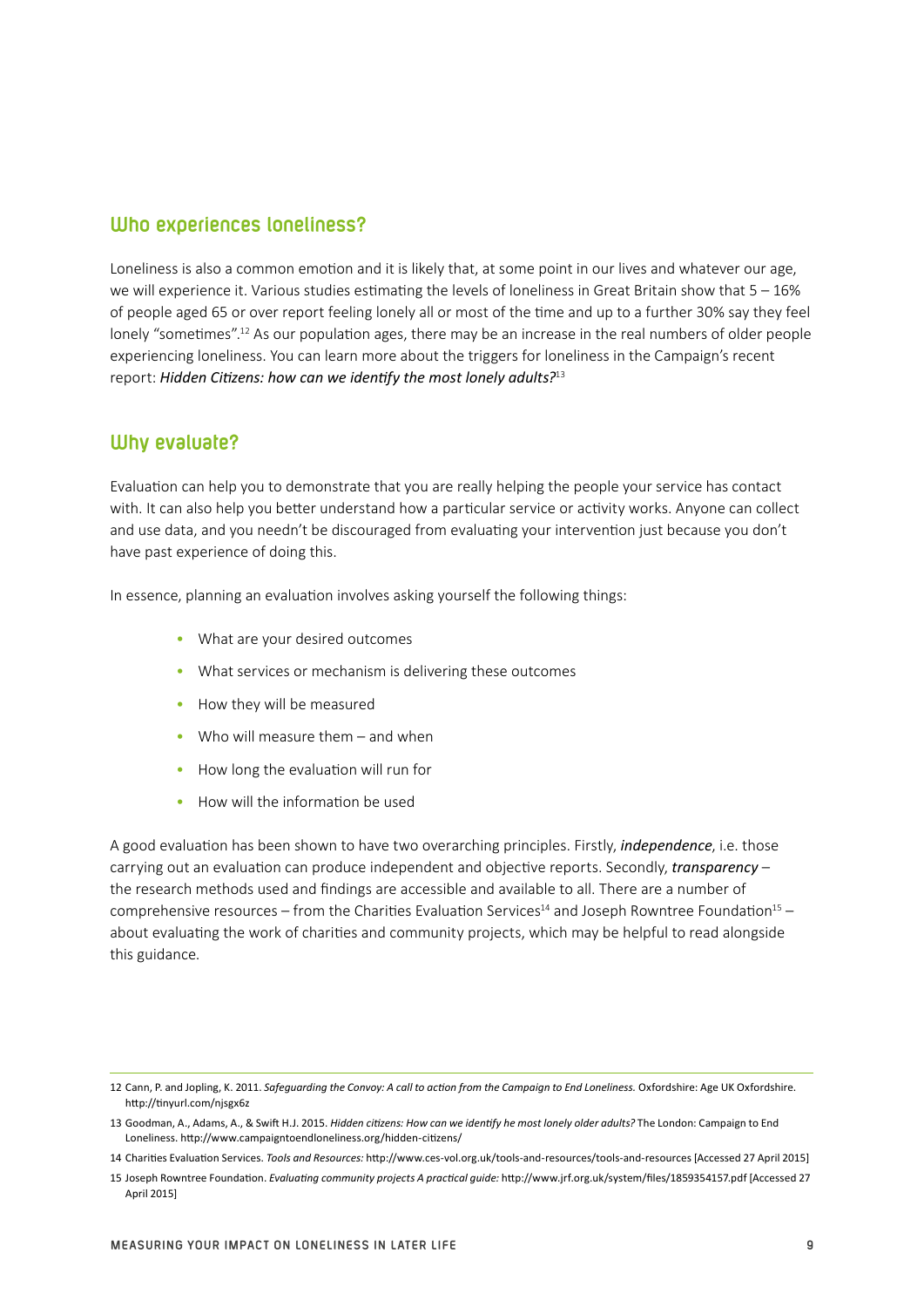### **About these scales**

In the following section, we have described and provided advice on how to use the following four loneliness scales:

- **• The Campaign to End Loneliness Measurement Tool**
- **• The De Jong Gierveld Loneliness Scale**
- **• The UCLA Loneliness Scale**
- **• Single-item 'scale'**

We have chosen these four scales because we think they have a range of different strengths and limitations. For example, the Campaign tool has been developed specifically for people providing services or running activities, whilst the Gierveld scale is a well evaluated measure of different types of loneliness.

However, you'll see that loneliness scales can vary in a number of ways. This is because they have been developed for different contexts and circumstances. For example, the De Jong Gierveld Scale was developed in the Netherlands for use in large surveys but has since been adapted for smaller questionnaires and evaluating interventions.

All the scales in this publication can measure the *intensity* of loneliness and, if you use them regularly, how it *changes over time*. However, you can only ask about how often loneliness occurs in someone's daily life by asking this directly, for example: in the past month, how often would you say you felt lonely?

### **There are a number of limitations to these scales that you should bear in mind.**

- Firstly, they only give you a 'snapshot' of how someone is feeling on a particular day because feelings of loneliness can fluctuate
- Whilst the scales are designed to pick up small changes in loneliness we cannot know, exactly, the intensity that the different scores represents. For example someone with a score of "4" may not be half as lonely as someone with a score of "8" (although we can confidentially say one is less lonely than the other)
- It may also be difficult to tell if another person, experience or circumstance independent of your service – is having a positive or negative impact on changes in someone's loneliness. However, we do make some suggestions for how to overcome this in "Asking open follow-up questions" on page 27)

The following sections outline the structure and design of four different scales, explains how to score and interpret your results, and sets out their strengths and limitations.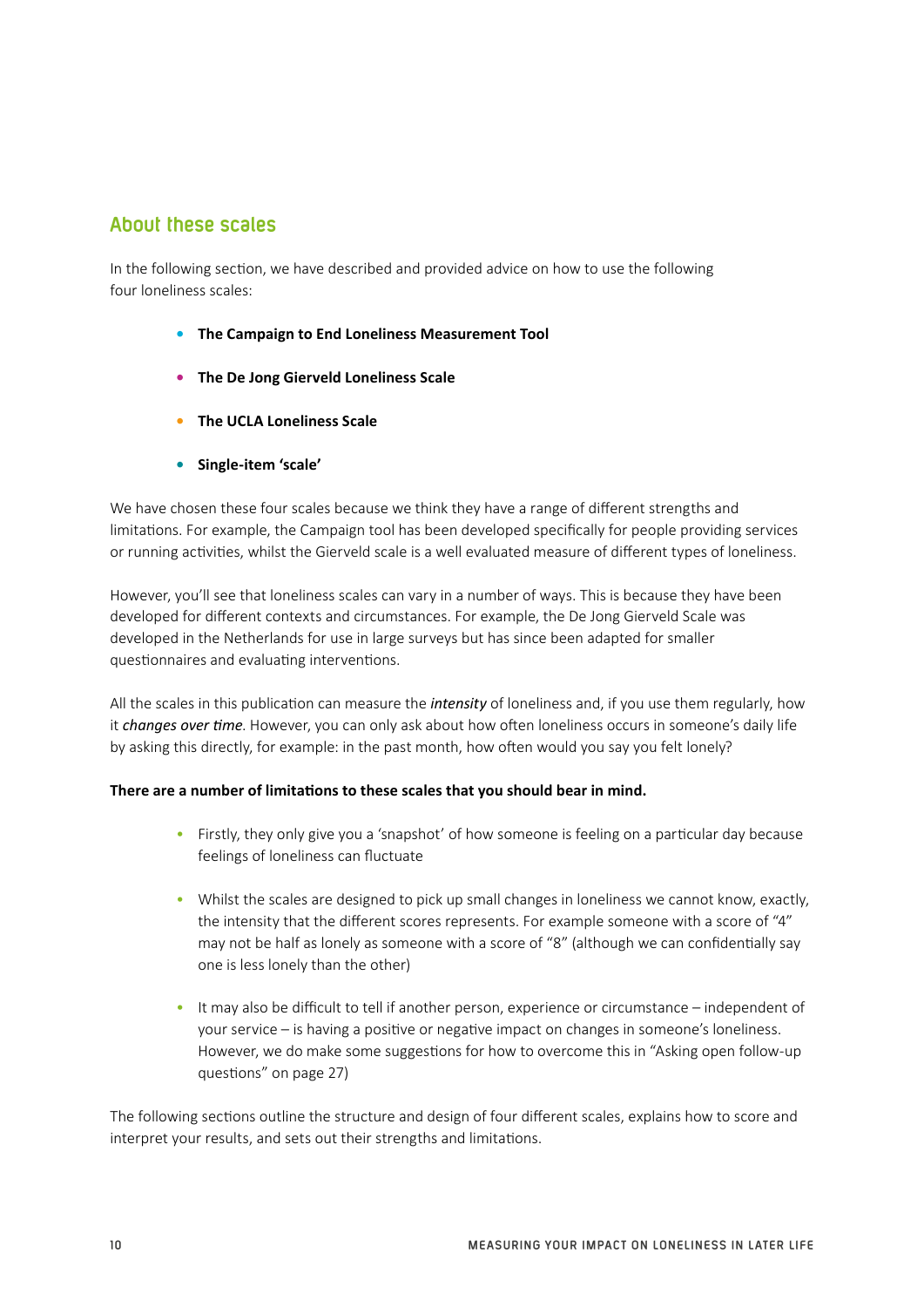## **The Campaign to End Loneliness Measurement Tool**

This tool contains the following statements:

- **1. I am content with my friendships and relationships**
- **2. I have enough people I feel comfortable asking for help at any time**
- **3. My relationships are as satisfying as I would want them to be**

To each of these statements, ask your respondents to give one of the following answers:

### **Strongly Disagree / Disagree / Neutral / Agree / Strongly Agree / Don't Know**

In order to avoid a 'response set' – where people give the same answer to a question almost by rote, it is important to alternate the direction of answers. E.g. for questions 1 and 3 you start with the 'Strongly Disagree' end of the scale and for question 2 you start with 'Strongly Agree'.

Asking all three of these questions together produces the most reliable information on people's experience of loneliness. You can see a copy of the questions in full scale form in Appendix A.

### **Using this scale: how to score and interpret your results**

In order to score somebody's answers, their responses should be coded as follows:

| Response          | <b>Score</b> |
|-------------------|--------------|
| Strongly disagree | 4            |
| Disagree          | Β            |
| Neutral           |              |
| Agree             |              |
| Strongly agree    |              |
|                   |              |

The scores for each individual question need to be added together. This gives a possible range of scores from 0 to 12, which can be read as follows:

| Least lonely 0 1 2 3 4 5 6 7 8 9 10 11 12 |  |  |  |  |  |  |  | <b>Most lonely</b> |
|-------------------------------------------|--|--|--|--|--|--|--|--------------------|
|                                           |  |  |  |  |  |  |  |                    |

**1**

**Scale**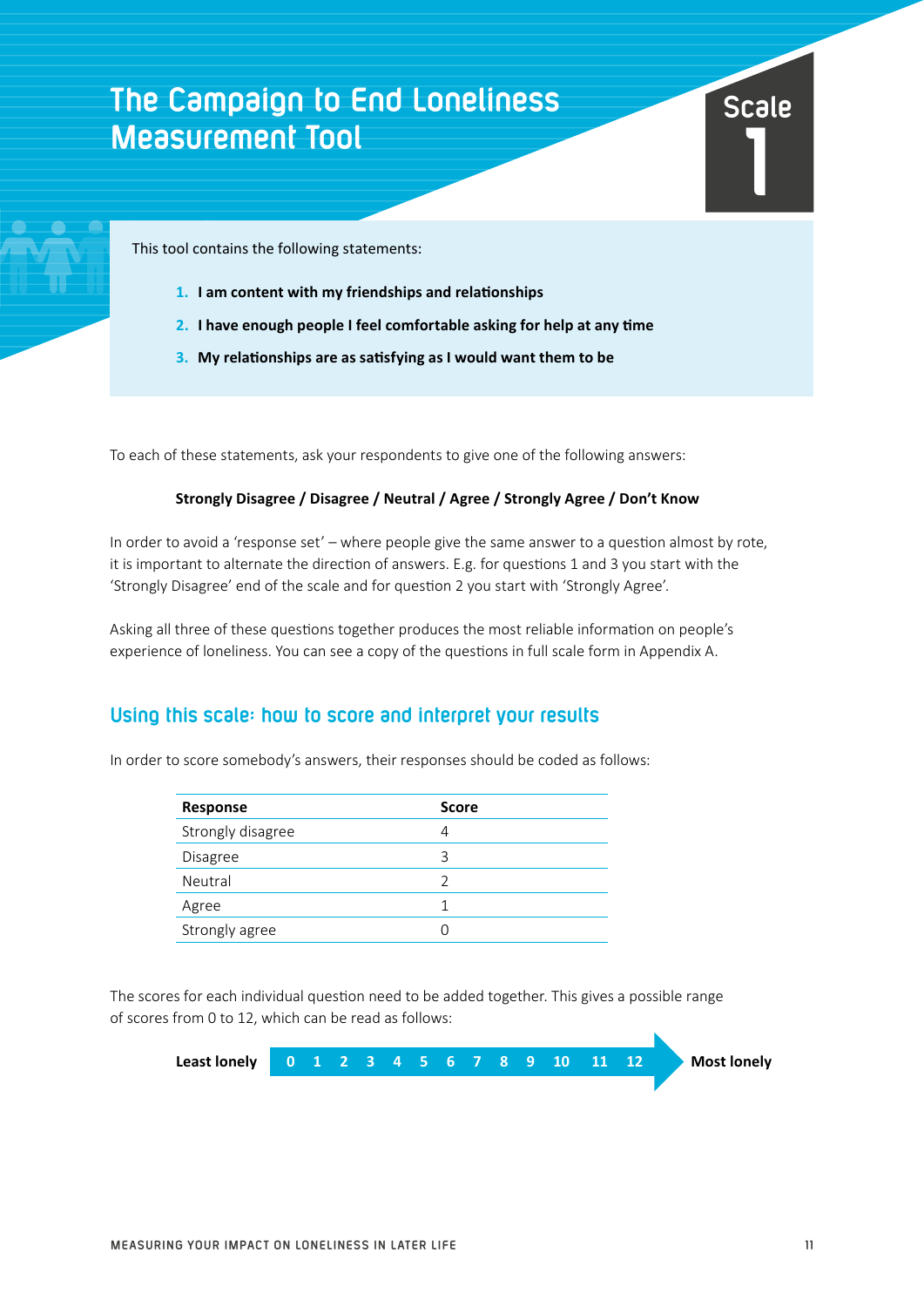So someone with a score of 0 or 3 can be said to be unlikely to be experiencing any sense of loneliness, whereas anyone with a score of 10 or 12 is likely to be experiencing the most intense degree of loneliness. Scores in-between these two extremes are on a spectrum of feelings of loneliness; however it is not possible to say that each point on the scale represents an equal increase or decrease in the degree of loneliness someone might be feeling.

The main purpose of this tool is to measure the change that happens as a result of an intervention to address loneliness. The key thing to focus on is how people's scores change over time. If someone scores "9" at one point, and then "7" three months later (after having been matched with a befriender, for example) it is reasonable to assume that their experience of loneliness has decreased. You should not say "this person's loneliness has decreased by 22%" because it is not possible to say by how much it has decreased – just that it has improved.

**Scale**

**The Campaign to End Loneliness Measurement Tool**

### **Length: 3 Questions**

**Language: Positive wording**

**Initially developed for: Service providers**

**Does it mention loneliness? No**

**This scale is for you if: you want a short and sensitively-worded tool that is easy to use.**

### **SUMMARY STRENGTHS**

- **• Positive language about a tricky issue:** The particular strength of this tool is that it is written in language which is non-intrusive and unlikely to cause any embarrassment or distress.
- **• Practical:** It is therefore a very practical resource for organisations in the field to use in their face-to-face work with older people.
- **• Co-designed:** It has been designed with a number of different people and organisations, to try and ensure it is appropriate for a ranges of contexts.
- **• Length:** It has been kept as short as possible and is easy to score.
- **• Validity:** The tool has undergone academic tests to ensure it is valid and reliable.

### **LIMITATIONS**

- **• Newness:** This tool has not yet been used extensively by services, so we do not yet know how it picks up changes over time – although the Campaign to End Loneliness will be working with services in 2015 and 2016 to monitor how it performs, and it worked well in an initial pilot.
- **• Only using positive language:** The use of only positive worded questions could also lead to respondents under-reporting their loneliness, although we cannot test for this.
- **• Not a screening tool:** Finally, we strongly advise organisations not to use these questions as a "screening tool" to establish eligibility to their services. It has not been designed for this purpose and may therefore give misleading results.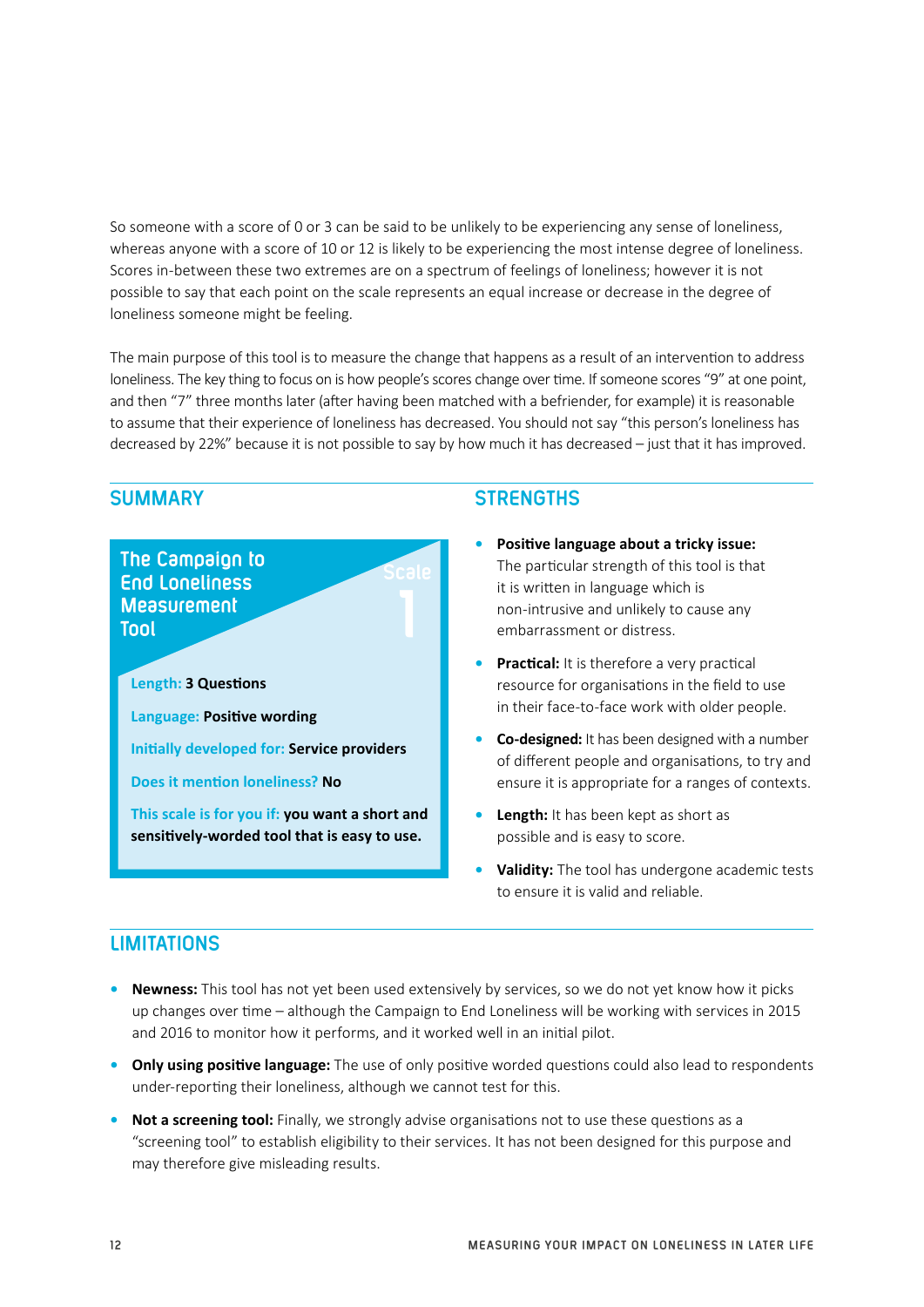### **How was this tool developed?**

All tools should be based upon a way of seeing the issue (a conceptualisation) and the Campaign to End Loneliness Measurement Tool is based upon the following definition: loneliness occurs when there is a gap between the number and quality of relationships and contacts that we have, and those that we want. This is sometimes known as a cognitive discrepancy theory of loneliness.<sup>16</sup>

This tool was developed over the course of 2014 by the Campaign, in partnership with over 50 older people, service providers, commissioners and housing associations. Three focus groups were held with older people in Bristol and London. These were followed by three design workshops, during which the organisations and older people present created an outcome 'map' of the steps that can be taken to address loneliness, and wrote questions reflecting these outcomes.

These draft questions were then reviewed and short-listed. Four prototype tools were drafted, and voted upon, and two prototypes were tested across 18 organisations and 785 older people (over 350 people per tool), alongside the De Jong Gierveld Scale which is considered by many researchers specialising in older age as the gold standard for measuring loneliness.

A statistical validation process was conducted on the results, and the tool that was shown to be the most accurate measure of loneliness was selected. You can request a report from the Campaign that explains this validation process in more detail, if you are interested in learning more.<sup>17</sup>

<sup>16</sup> Perlman, D. and Peplau, L. A. Chapter 2: Toward a Social Psychology of Loneliness, in Duck and Gilmour (eds.) 1981. *Personal Relationships in Disorder.* London: Academic Press.

<sup>17</sup> Please email info@campaigntoendloneliness.org.uk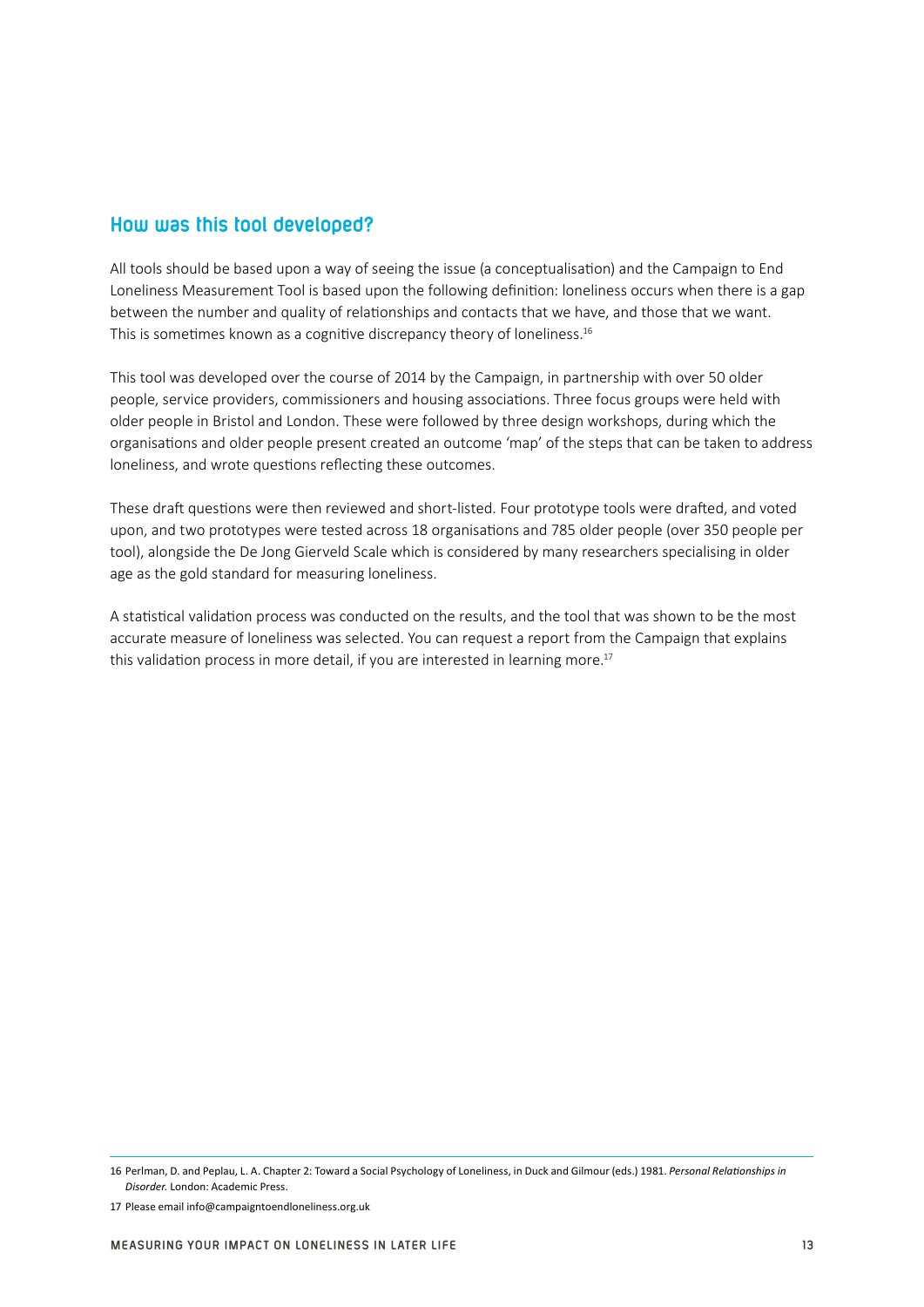## **The De Jong Gierveld 6-Item Loneliness Scale**





In this 6-item scale, 3 statements are made about 'emotional loneliness' and 3 about 'social loneliness'. (Social loneliness (SL) occurs when someone is missing a wider social network and emotional loneliness (EL) is caused when you miss an "intimate relationship".<sup>18</sup>)

- **1. I experience a general sense of emptiness [EL]**
- **2. I miss having people around me [EL]**
- **3. I often feel rejected [EL]**
- **4. There are plenty of people I can rely on when I have problems [SL]**
- **5. There are many people I can trust completely [SL]**
- **6. There are enough people I feel close to [SL]**

The scale generally uses three response categories: **Yes / More or less / No**

See Appendix B for the scale and responses in full.

### **Using this scale: how to score and interpret your results**

To score the answers to the scale, the neutral and positive answers are scored as "1" on the negatively worded questions (in this instance, questions 1-3). On the positively worded items (questions 4-6), the neutral and negative answers are scored as "1". Therefore, someone's responses to the negative, emotional loneliness questions should be coded as follows:

| Response     | <b>Score</b> |
|--------------|--------------|
| Yes          |              |
| More or less |              |
| No           |              |

To score somebody's answers to the positive, social loneliness questions, use the following coding:

| Response     | <b>Score</b> |
|--------------|--------------|
| Yes          |              |
| More or less |              |
| No           |              |

18 de Jong Gierveld, J. and van Tilburg, T. 2006. 6-Item Scale for Overall, Emotional, and Social Loneliness: Confirmatory Tests on Survey Data Research on Ageing 28(5) pp. 582-598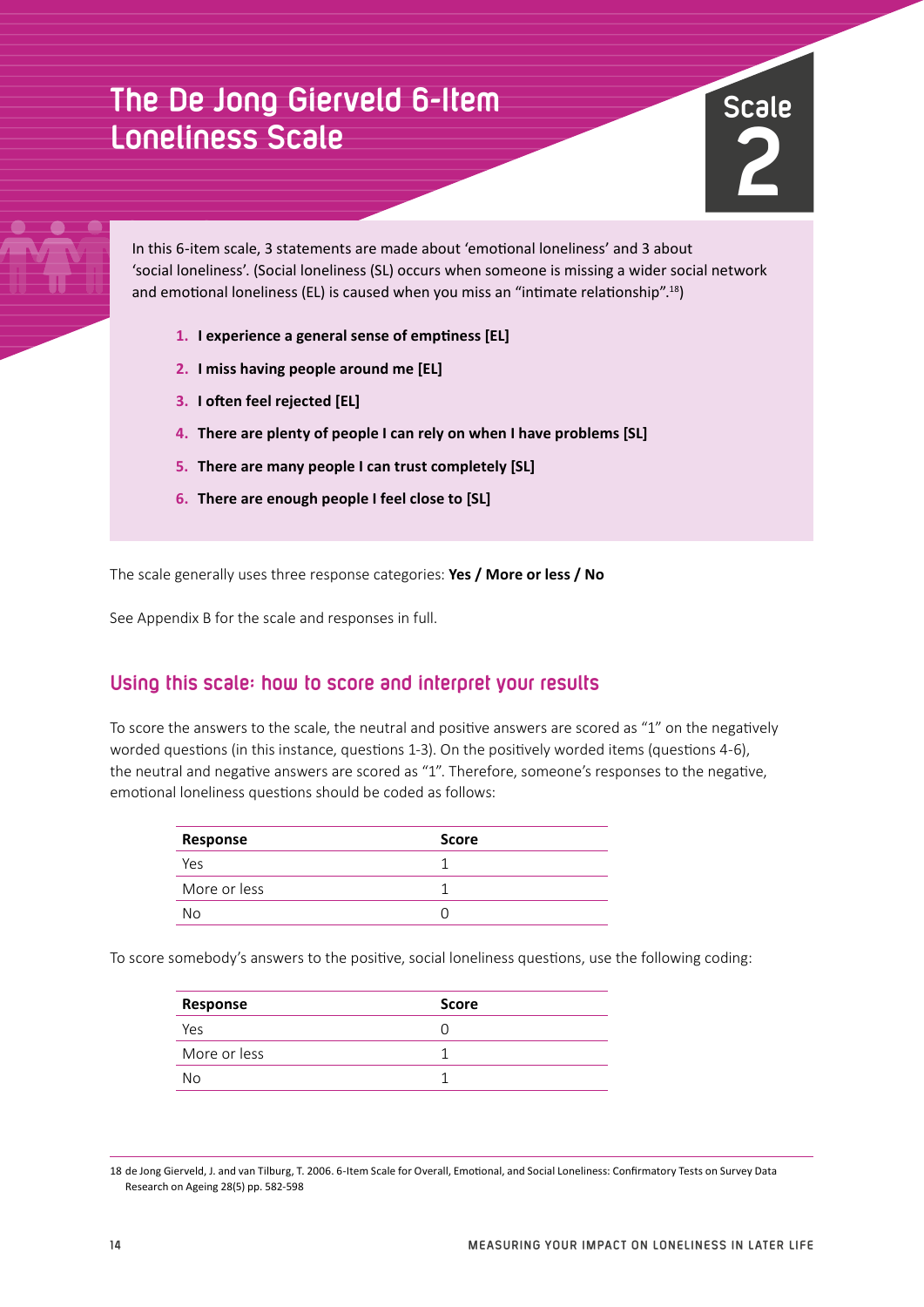Note: this does mean that an answer of 'more or less' is given the same score as 'yes' or 'no', depending on the question. This produces an emotional loneliness score, ranging from 0 (not emotionally lonely) to 3 (intensely emotionally lonely) and a social loneliness score, also ranging from 0 (not socially lonely) to 3 (intensely socially lonely). The scores for each individual question can be added together although you should also look at the individual scores for emotional and social loneliness. This gives a possible range of scores from 0 to 6, which can be read as follows:



You can use the complete scale, or the 3 question emotional or social loneliness subscales separately.



### **SUMMARY STRENGTHS**

- **• Different types of loneliness:** The focus on both emotional and social loneliness produces results that can give insight into why someone might be experiencing loneliness. For example, are they lonely because they'd like larger social networks, or is it because of the loss of a key relationship?
- **Designed for older people:** The Gierveld scale was designed for use with older people, and also tested with large samples of people aged 18+.
- **Extensively used and tested:** This scale is widely used across Europe, and very well-tested and evaluated for use in a number of languages and countries.
- **Avoids automatic answers:** The mix of positive and negative can help avoid a 'response set' – where someone falls into giving automatic answers rather than considering what they are asked.

### **LIMITATIONS**

- **• Length:** a significant limitation for service providers at least is its length, which can make it difficult to insert into existing monitoring and evaluation. This could be because it was initially designed for use by researchers and larger population surveys.
- **• Tricky questions on a tricky subject:** Some staff or volunteers may also find it difficult to ask negativelyworded questions, and may require some support and training to ask these sensitively.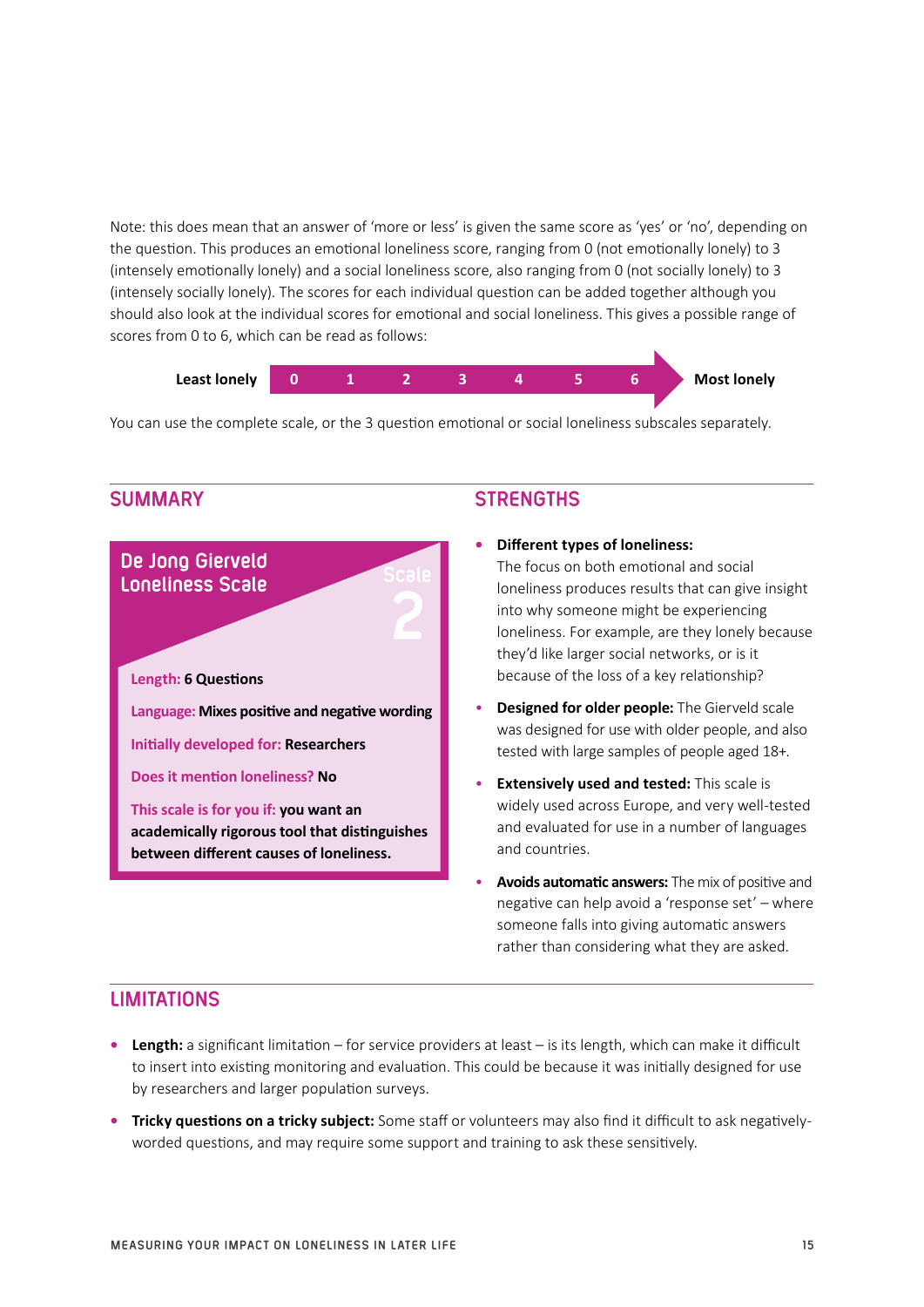### **How was this tool developed?**

The scale was developed in the Netherlands in the early 1980s and was initially based on Weiss's 1973 theory which defines loneliness as a subjective experience that occurs when the number of friendships or relationships someone has is smaller than desired (social loneliness) or when someone is missing intimacy from their relationships, friendships or acquaintances (emotional loneliness). 34 questions were initially developed in the 1980s by analysing over 100 accounts written by people experiencing loneliness. The questions were then tested with a further 59 men and women, and refined to pick up less intense feelings of loneliness.

From this long-list of questions, an 11 question-long scale was developed with six questions asking about emotional loneliness, and five asking about dimensions of social loneliness. This was piloted and used extensively before a shorter 6 question version was created in 2006 for use in larger surveys. The shorter version of the scale has been tested for reliability and validity in seven countries, including the Netherlands, France, Russia and Japan.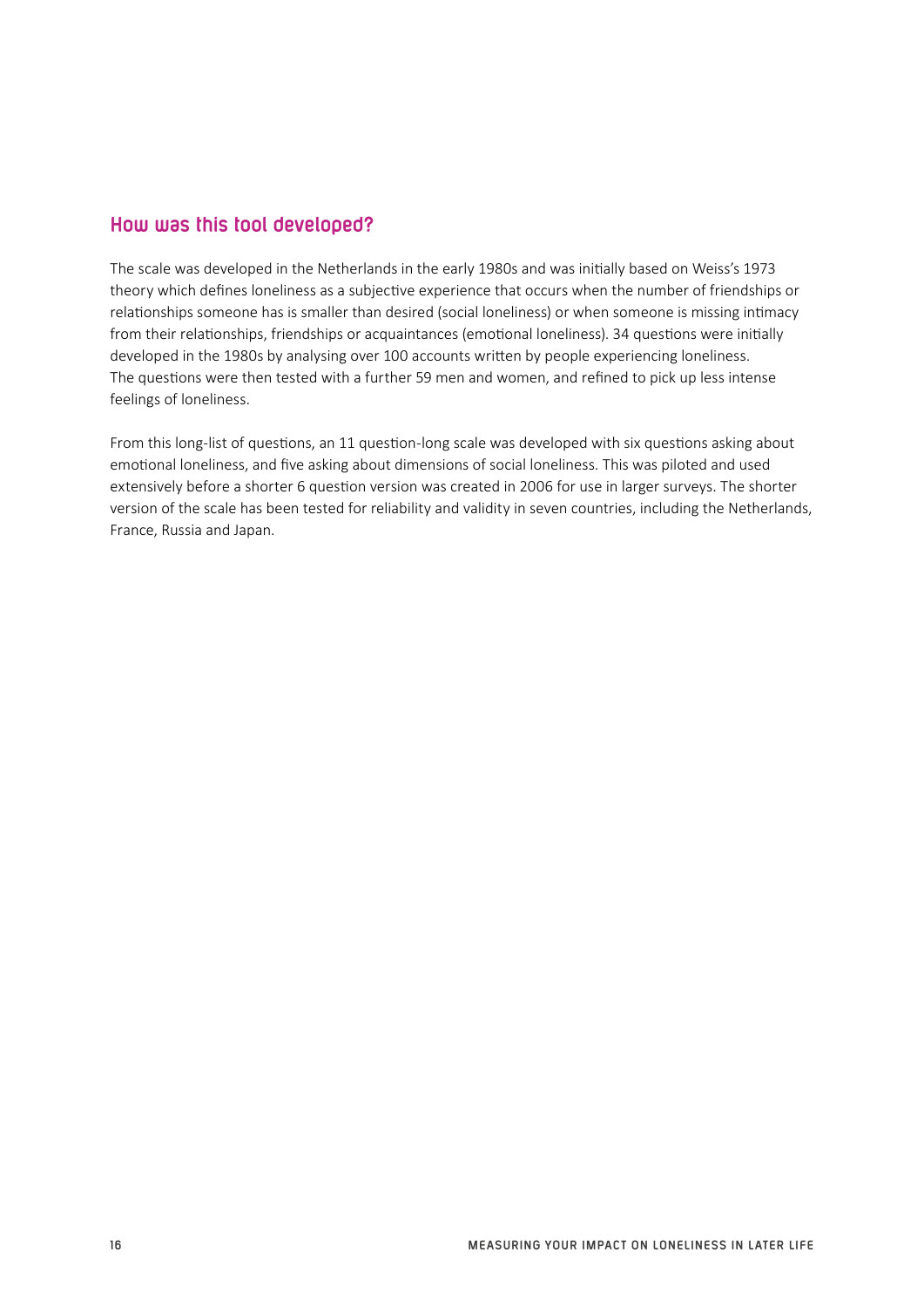## **The UCLA 3-Item Loneliness Scale**



This scale comprises 3 questions that measure three dimensions of loneliness: relational connectedness, social connectedness and self-perceived isolation. The questions are:

- **1. How often do you feel that you lack companionship?**
- **2. How often do you feel left out?**
- **3. How often do you feel isolated from others?**

The scale generally uses three response categories: **Hardly ever / Some of the time / Often**

See Appendix C for the scale and responses in full.

### **Using this scale: how to score and interpret your results**

In order to score somebody's answers, their responses should be coded as follows:

| Response         | <b>Score</b> |
|------------------|--------------|
| Hardly ever      |              |
| Some of the time |              |
| Often            |              |

The scores for each individual question can be added together to give you a possible range of scores from 3 to 9. Researchers in the past have grouped people who score 3 – 5 as "not lonely" and people with the score  $6 - 9$  as "lonely".<sup>19</sup>



19 Steptoe, A., Shankar, A., Demakakos, P. and Wardle, J. 2013. Social isolation, loneliness, and all-cause mortality in older men and women. *Proceedings of the National Academy of Sciences*. 110(15) pp.5797–5801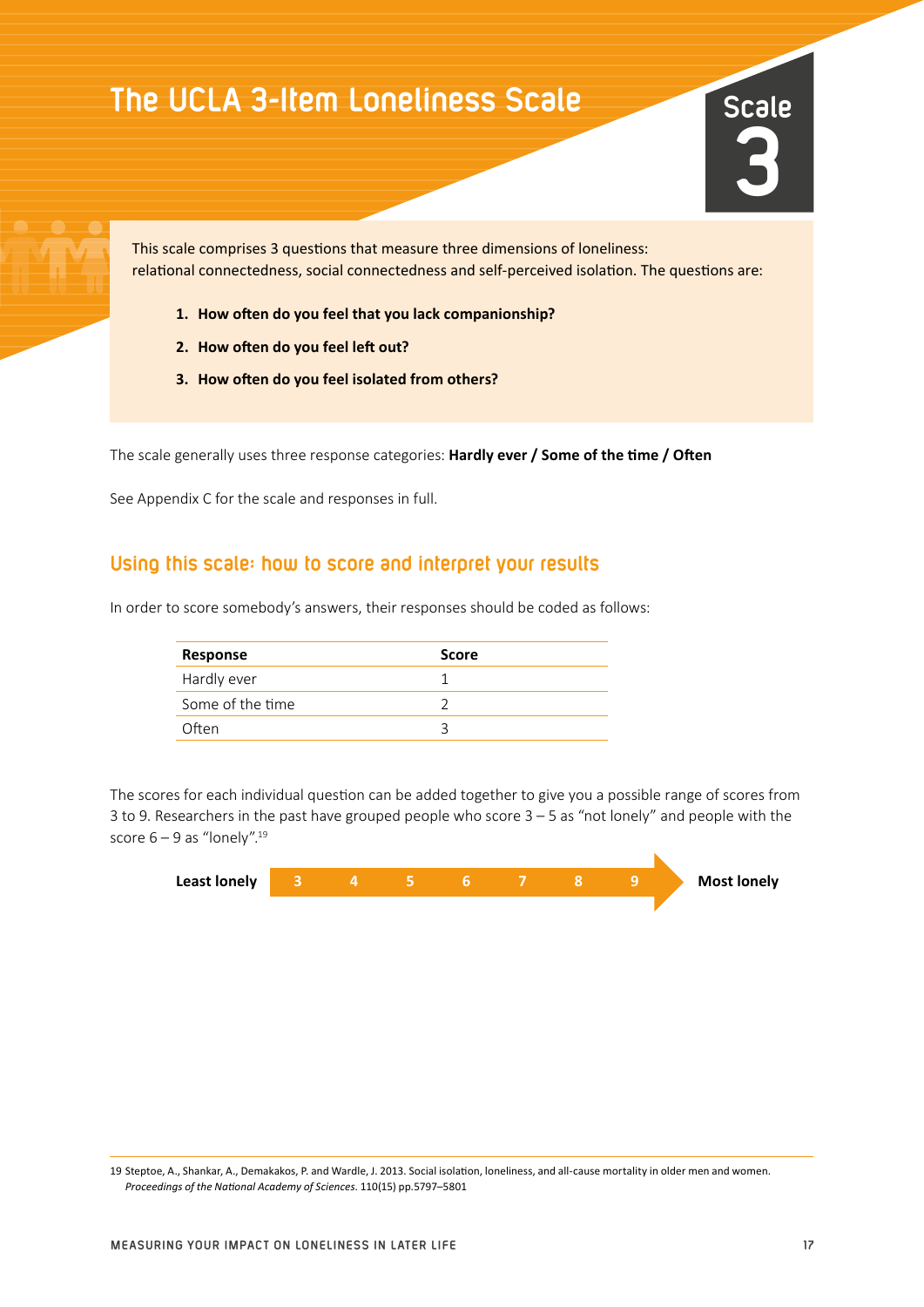

### **SUMMARY STRENGTHS**

- **• Widely used:** Both the longer and shorter versions of the UCLA loneliness scale are widely used across the world. The original paper has been cited over 1,500 times.
- **Can be used in different ways:** The tool has been found to be accurate when it is part of a self-completed questionnaire, and when an interviewer asks questions over the phone.<sup>20</sup>
- **• Comparability to national studies:** The scale is regularly asked of over 12,000 people aged 50+ as part of the English Longitudinal Study of Ageing (ELSA). This means that UCLA results from a small population can be compared to a national sample, which may be of benefit to some services.

### **LIMITATIONS**

- **• Original development:** One of the main criticisms of the full UCLA scale is that it was developed in the USA with students – and therefore is not necessarily suitable for a UK context or use with older adults. However, the shorter, 3-item questionnaire has since been tested with older people.
- **• Only uses negative wording:** Another limitation is that it does not use a mix of positive and negative wording, which could lead to a 'response set' – where participants give the same answer without really thinking about what they are being asked.
- **• Easy to distort results:** The results of the UCLA scale across a population are sometimes turned into an average, e.g. a mean score of 4.2 in a group of 30 older adults. Creating a mean could prove unreliable as the scale does not quantify loneliness but simply gives it a numerical category.
- **• Tricky questions on a tricky subject:** Some staff or volunteers may also find it difficult to ask negatively-worded questions, and may require support and training to ask these sensitively.

<sup>20</sup> Hughes, M. E., Waite, L. J., Hawkley, L. C. and Cacioppo, J. T. 2004. A Short Scale for Measuring Loneliness in Large Surveys: Results from two population-based studies. *Research on Ageing*. 26(6) pp.655-672.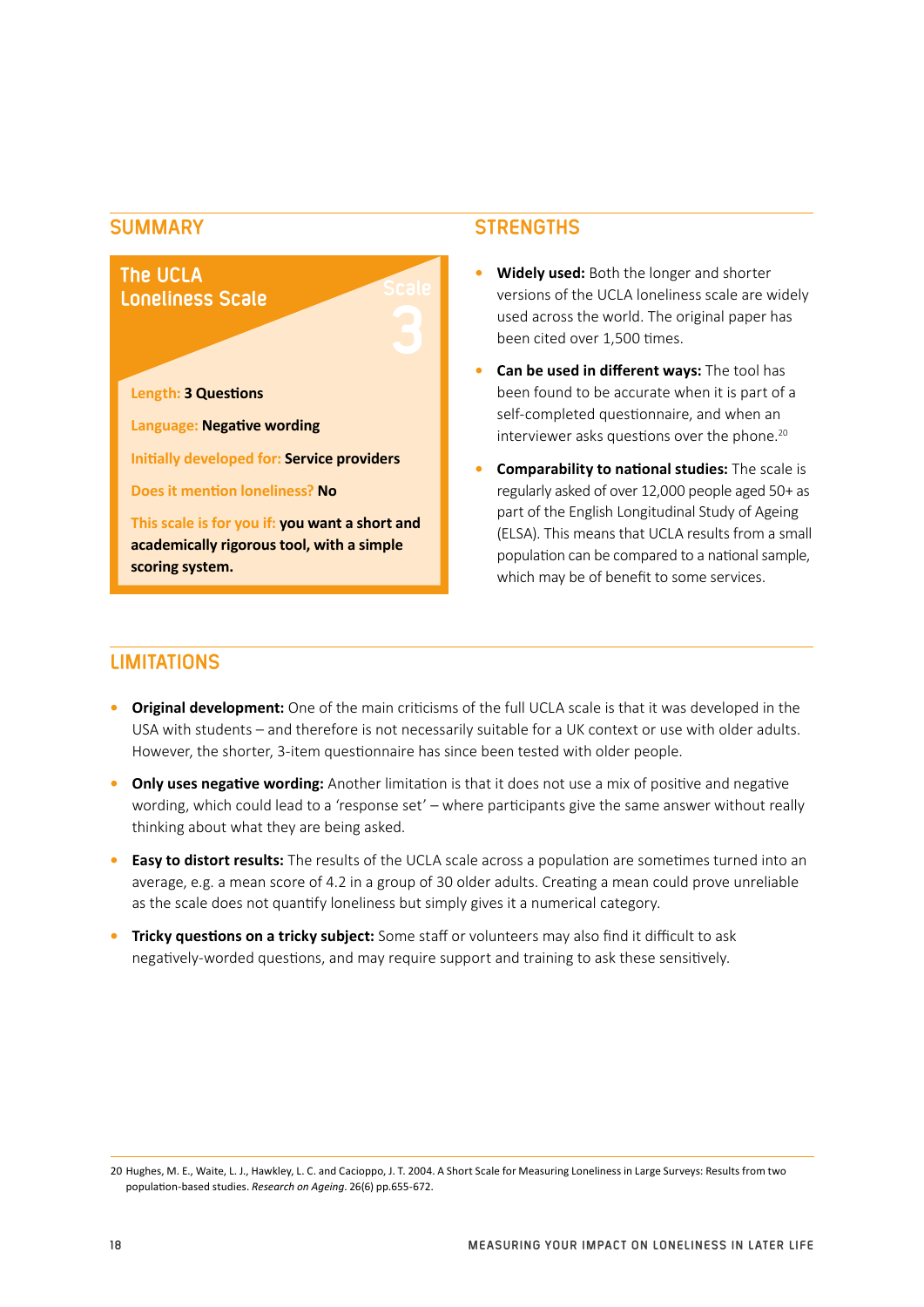### **How was this tool developed?**

Developed in the 1970s and revised in the 1990s, the scale uses the cognitive discrepancy theory of loneliness (i.e. loneliness occurs when there is a gap between the quantity and quality of connections we have and want). It is drawn from two older scales, including a 75-item scale based on statements describing loneliness from 20 psychologists. 25 questions were selected from these scales and tested with 239 students. Finally 20 items were selected, which aimed to measure both loneliness and social isolation.<sup>21</sup>

The longer scale was shortened to three questions in 2004 so that it could be used in larger surveys and over the telephone. The 3-item version was first tested with over 2,100 older adults and found to be a reliable and valid measure of loneliness by comparing the results against a self-identifying statement. The researchers concluded that the 3 question UCLA scale gauged general feelings of loneliness "quite well" and it was a robust measure of loneliness in self-administered questionnaires and telephone interviews.<sup>22</sup>

<sup>21</sup> Russell, D., Peplau, L. A. and Ferguson, M. L. 1978. Developing a measure of loneliness. *Journal of Personality Assessment* 42(3) pp.290-294 22 Hughes, M. E., Waite, L. J., Hawkley, L. C. and Cacioppo, J. T. 2004. A Short Scale for Measuring Loneliness in Large Surveys: Results from two population-based studies. *Research on Ageing*. 26(6) pp.655-672.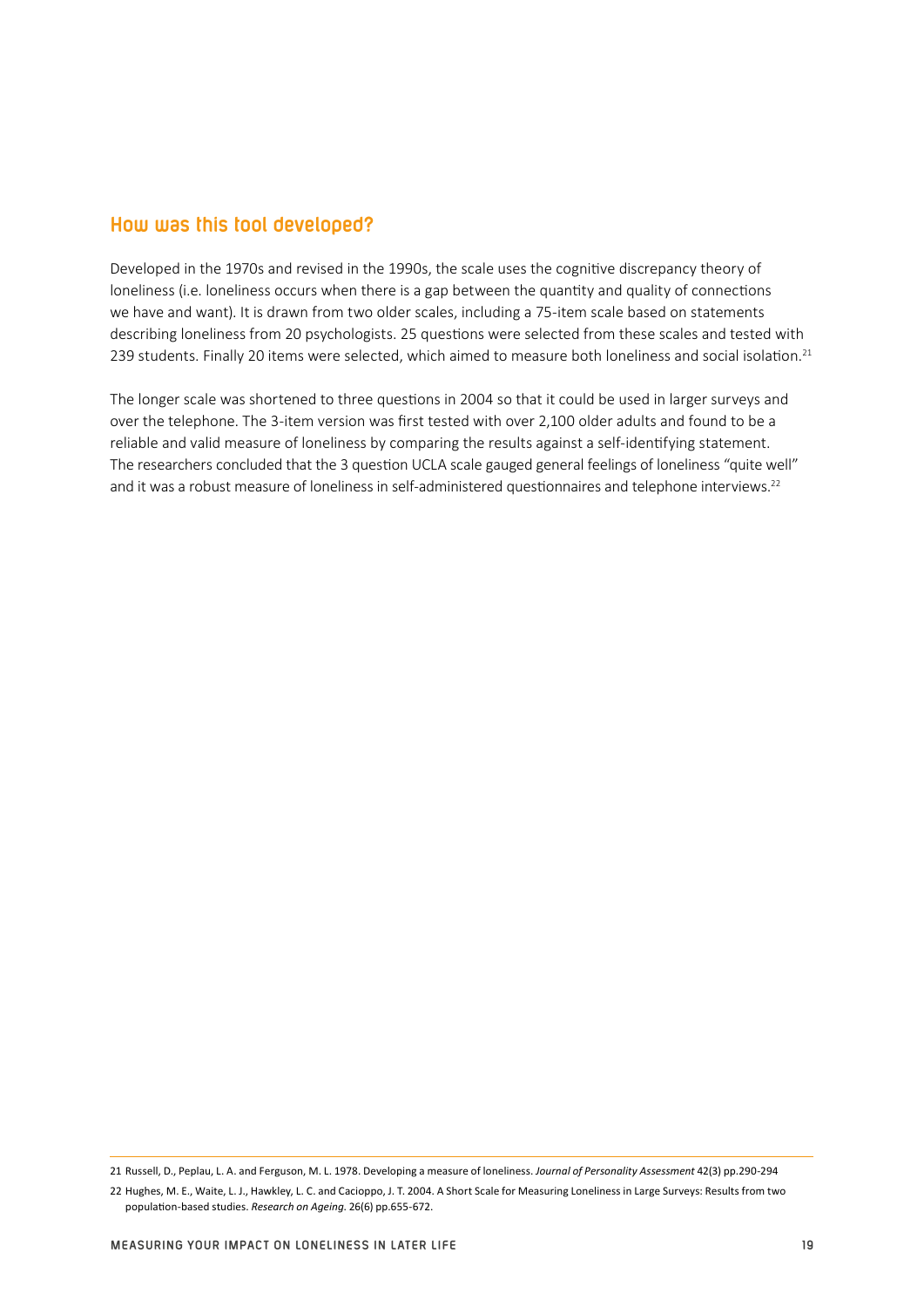## **Single-item questions Scale**





Single-item questions are sometimes known as self-rating measures of loneliness as they have to ask directly for the individual's assessment of how lonely they feel. There are many variants on this theme, and we suggest three here that come from different studies and use slightly different wording. The first example was first used by Joseph Sheldon in 1948.<sup>23</sup> He asked people:

### **Are you:**

- Very lonely
- Lonely at times
- **Never lonely**

Our second example is currently used in the English Longitudinal Study of Ageing (ELSA):

### **How often do you feel lonely?**

- Hardly ever or never
- Some of the time
- Often

The third example is adapted from the Center for Epidemiologic Studies Depression Scale (CES-D), which is commonly used screening questionnaire for depression. This is 20 questions long but includes one question about loneliness:

### **During the past week, have you felt lonely:**

- Rarely or none of the time (e.g. less than 1 day)
- Some or a little of the time (e.g. 1-2 days)
- Occasionally or a moderate amount of time (e.g. 3-4 days)
- All of the time (e.g. 5-7 days)

<sup>23</sup> Sheldon, J. 1948. *The Social Medicine of Old Age: Report of an Inquiry in Wolverhampton*. Arno Press.

<sup>24</sup> See example on Counselling Resource website: http://counsellingresource.com/lib/quizzes/depression-testing/cesd/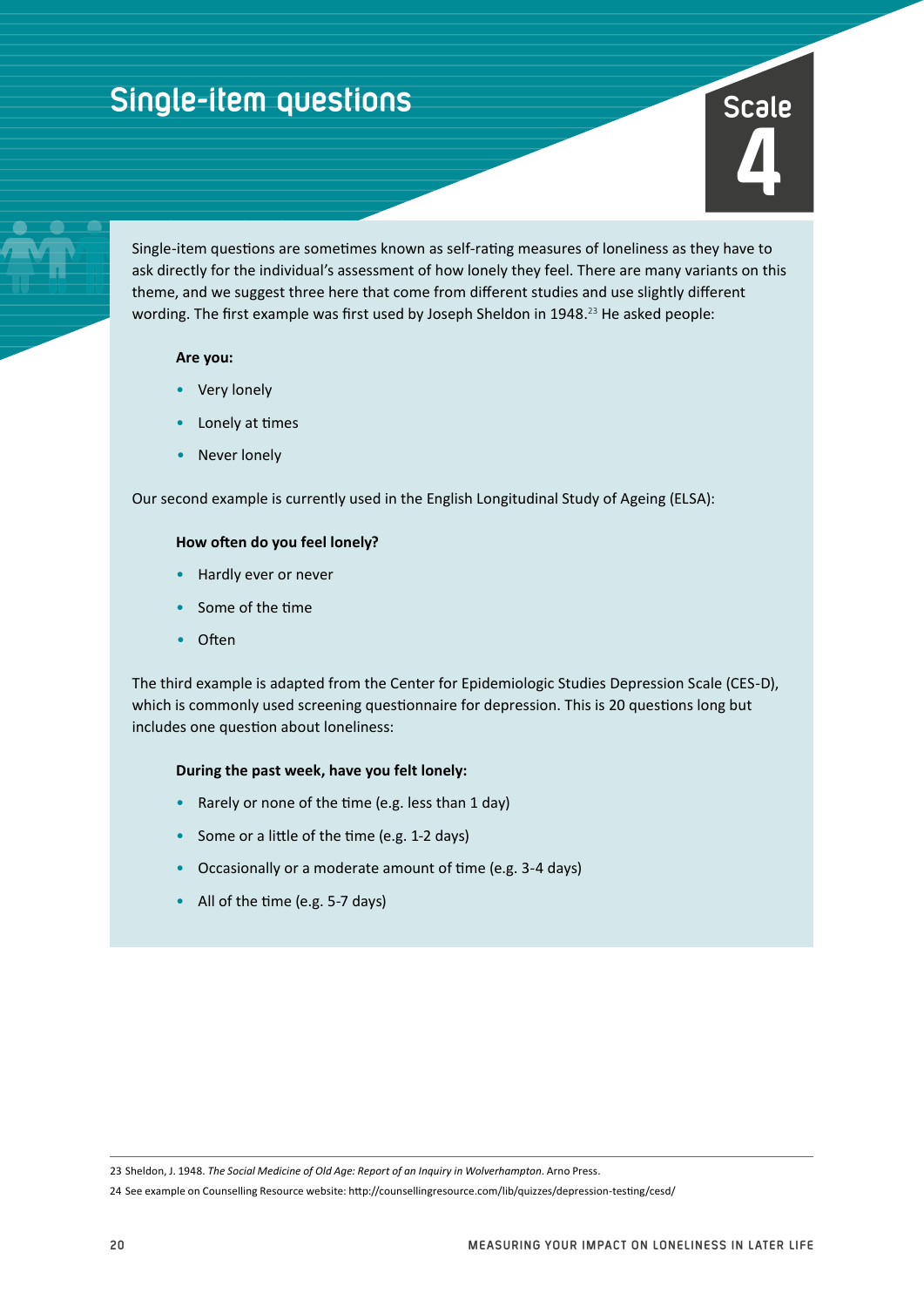

### **SUMMARY STRENGTHS**

- **• Short:** A single-item measure of loneliness has a number of benefits. It is short, asks directly about the issue of interest and is easy to administer and score. It may also be a starting point for a more in-depth conversation about experiences of loneliness.
- **• Age-friendly:** Some research suggests that single questions are more appropriate with an older age group, particularly if someone is experiencing cognitive decline or has difficulty communicating.<sup>25</sup>
- **• Academics use it:** Single, self-reporting questions are also the most commonly used measure in academic research studies.<sup>26</sup>
- **• Challenges stigma?** There is an argument for asking directly about someone's loneliness as it challenges the stigma attached to the issues. This should be done in a private environment, where the interviewee has the opportunity to explain further about how they are feeling.

### **LIMITATIONS**

- **• May not be reliable:** These questions have never been thoroughly examined for their reliability, and ability to pick up change over time.
- **• Ignores stigma?** There is also a concern that asking directly about loneliness can lead to underreporting, as the stigma that is attached to the experience means that people may be unwilling to admit to feeling lonely.<sup>27</sup>
- **• May be too 'blunt':** Using a single-item scale will make it harder pick up on smaller gradations of change in loneliness, that you might expect after someone has had contact with a service.
- **• Limitations of adding a time period:** a question that asks about loneliness over a certain time period (e.g. the CES-D question) may produce a misleading result, if that person has had an unusually stressful or difficult week or month.<sup>28</sup> It would also fail to reflect any long term feelings of loneliness.

<sup>25</sup> Holmen, K., Ericsson, K., Andersson, L., and Winblad, B. 1992. Loneliness among elderly people living in Stockholm: A population study. *Journal of Advanced Nursing 17* pp.43-51

<sup>26</sup> Pinquart, M. & Sorenson, S. 2001. Influences on loneliness in older adults: A meta-analysis. Basic and Applied Social Psychology 23 pp.245-266.

<sup>27</sup> Victor, C., Scambler, S., Bond, J. and Bowing, A. 2001. Being alone in later life: loneliness, social isolation and living alone. *Reviews in Clinical Gerontology* 10(04) pp. 407 - 417

<sup>28</sup> Pikhartova, J., Bowling, A. and Victor, C. 2014. Does owning a pet protect older people against loneliness? *BMC Geriatrics* 14(106) Available at: http://www.biomedcentral.com/1471-2318/14/106#B11 [Accessed 21 April 2015]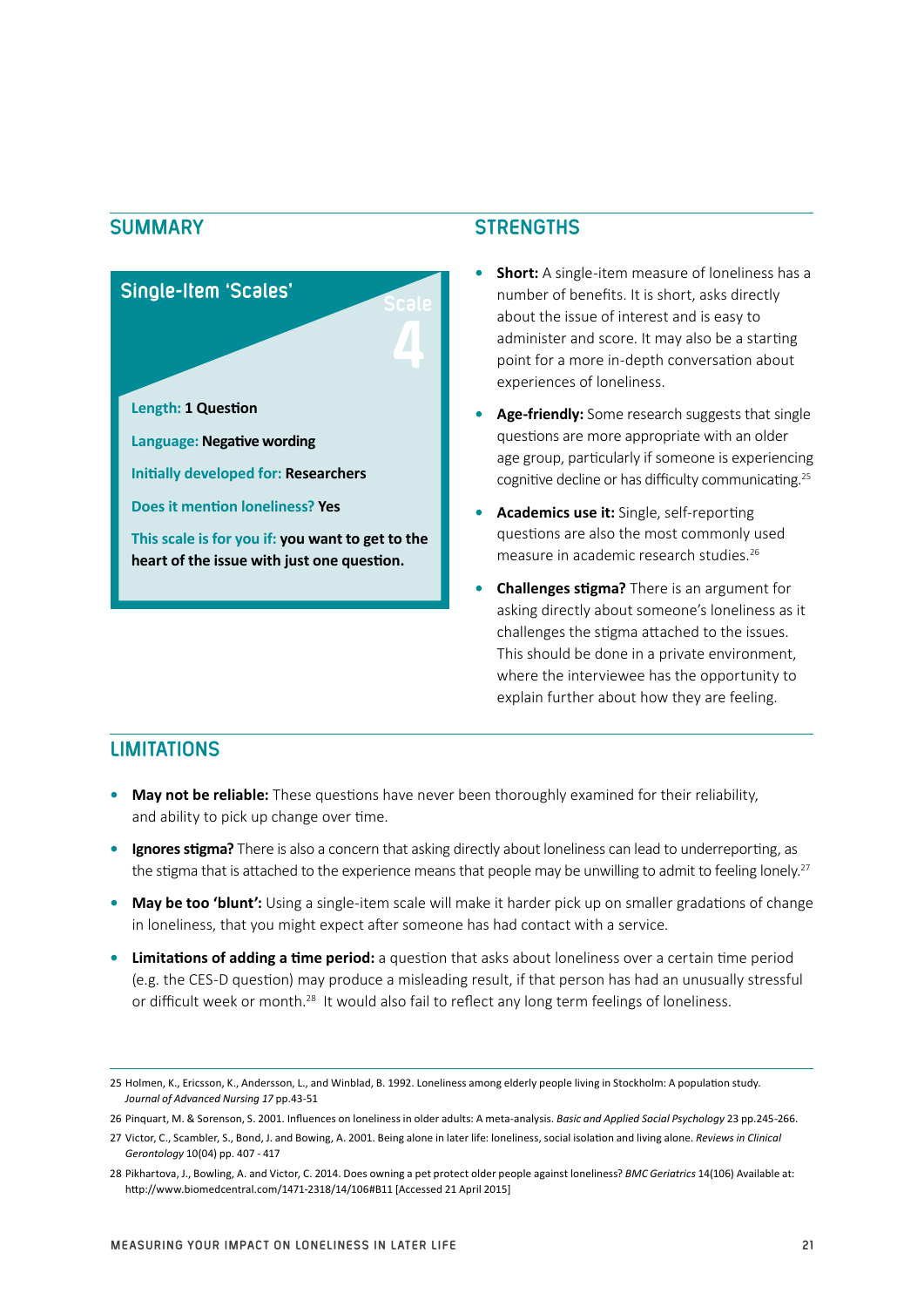## **How to use your chosen scale**



This section shares some advice on how to design and deliver a robust evaluation of your service. It recommends sampling techniques, how to introduce and complete a survey and suggests additional open questions, amongst other things, to help you to get the best results.

### **a. Introducing a survey**

In most situations, it will be important to give some introduction and guidance about the questions and how to answer them, to those taking part in your evaluation. The following wording could be used:

We would like to ask you a few questions to enable us to measure how helpful our services are. You can choose to answer all or none of the questions, and choosing not to answer will not affect your access to any of our services in any way. When answering the questions, you could take account of the following:

- There are no right or wrong answers
- We would like you to be completely honest
- In answering the questions it is best to think of your life as it generally is now (we all have some good or bad days)
- You don't have to answer any question you don't want to

You may like to remind people being interviewed that the research questions are separate from the rest of the support offered by your organisation, and that there will be other opportunities for them to tell you about their situation in more detail, and for you to provide support. You may wish to set time aside after an interview to make it easier to discuss any issues or questions that arise because of the questions.

This additional time, post-survey, can help you to feel comfortable asking direct questions about loneliness in a dispassionate style, as a 'researcher'. You could use wording such as:

The questions are quite brief and only require brief answers. Some of the questions are quite personal, so if you want to have a chat about anything in more detail, let me know and we will make sure we talk about it afterwards or at a later date.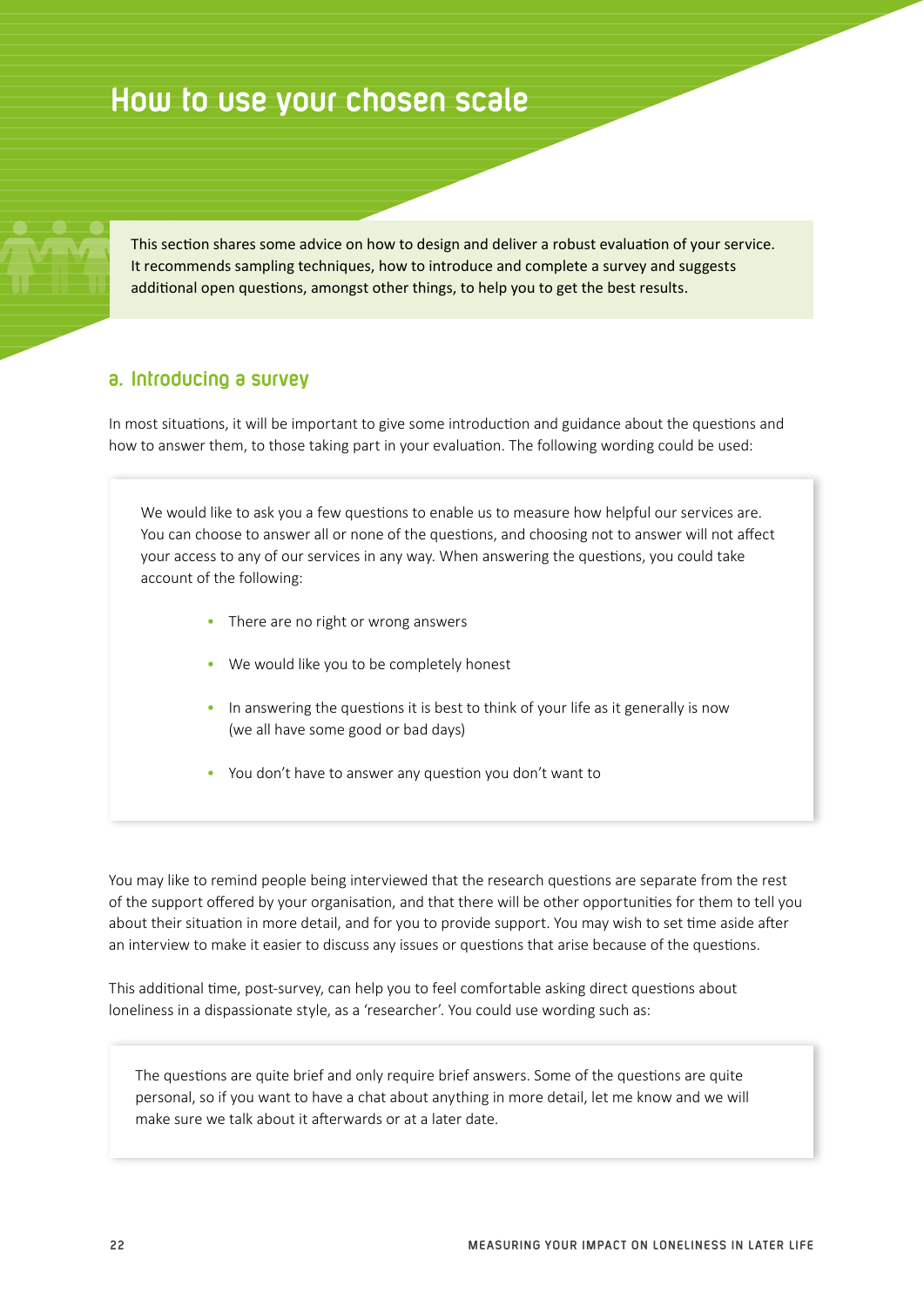### **b. Encouraging staff or volunteers to use a loneliness scale**

It can be difficult to ask people about how they feel, particularly when questions might evoke memories of a painful experience like loneliness. There are a number of things you could do to ensure that staff and volunteers get on board with your evaluation and help you survey your members, including:

- Clearly explaining to them the purpose and value of asking the questions, and giving them time to ask questions of you about the survey
- Ensuring that there is support available that staff can offer or signpost to, if the person being interviewed feels upset after the interview
- Reassuring staff that most people are happy to answer questions about loneliness (even negatively-worded ones) and may welcome the opportunity to talk about it with someone

It may also help to add an open-ended question at the end of the survey and invite the interviewee to make any further observations they want to. Sometimes, closed questions do not perfectly capture an experience or feeling and this might be frustrating for both the interviewer and the interviewee.

### **c. How regularly should you use a tool or scale?**

The principal aim of this guidance is to provide information on different scales that organisations can use to measure the impact of their interventions on loneliness in older age. In order to do this, you will need to incorporate your chosen scale into any procedures for recording information about a new service user – sometimes called a baseline survey.

To see if there have been any positive or negative changes, you will then need to ask people to answer the same questions again periodically (for example, at three or six monthly intervals) and again when they stop taking part.



Comparing the results over these kinds of time periods should allow a decision to be made about whether someone's experience of loneliness has changed in the intervening period. If so, judgements can be made about whether the service that you have provided has been of benefit to individuals.

It may be difficult to ask personal questions of someone when you have only just met them. However, if your evaluation is to have any chance of showing positive change, you do need to make sure that a scale is used before someone starts using your service or taking part in your activity or group. You may want to use the words in the above section – "Introducing a survey" – to help explain why you are asking the questions at an early stage.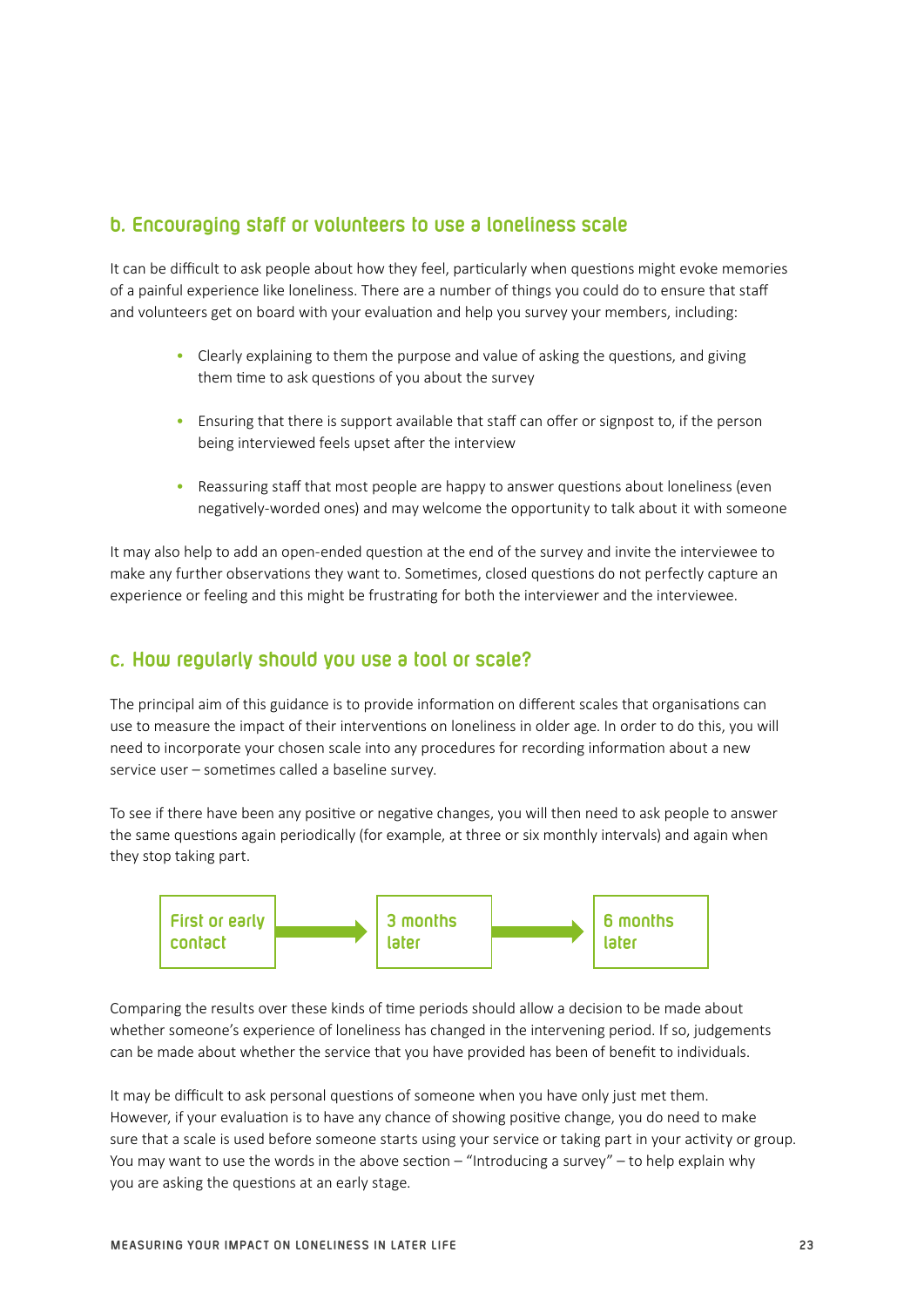### **d. How to sample**

Depending on how many people take part in your service or activity, it may be possible to ask a survey of everyone you are supporting. However, if that is not practical – or would take too much time or money – then you can survey a sample of your population instead.

Sampling is the process of selecting people to take part in your evaluation from a whole population of interest (i.e. everyone who is receiving support from you, or attending your activities). The aim is to be able to assume the results from the people in the sample are typical of the population from which they were chosen. There are three steps to creating a sample:

### **1. CREATE YOUR SAMPLING FRAME**

This is simply a comprehensive list of everyone who is taking part in your service or activity. You may have this list already, or you may need to ask service managers to create one for you. Whether or not you have a sampling frame will influence the next stage – choosing the way that you are going to create a sample.

### **2. CHOOSE A SAMPLING STRATEGY**

A 'random' approach to sampling is called **probability sampling**. A simple example of probability sampling would be to put everyone's names into a hat, and then pick a certain number and only approach those people to take part. The simplest type of probability sampling is **simple random sampling**, which is easy to do and it is reasonable to generalise the results from the sample back to the population. First, create your sampling frame and then randomly select the number of people you'd like to interview, e.g. 100.<sup>29</sup>

If you want to be sure to represent certain sub-groups within your research (for example various ages, genders, ethnicities) you may want to use **stratified sampling**. This will generally have more statistical precision than simple random sampling. To do this, you will need a bit more information about your population in your sampling frame. For example if you'd like to sample a representative number of men and women, you'll need this recorded by their name. Simply separate your sampling frame into the subgroups of interest and then carry out simple random sampling on each group, selecting the same proportion (not number – e.g. 20%) from each group.

If you do not have a sampling frame, you may wish to use a non-probability (non-random) sampling strategy. The benefits of this are that they are much easier to assemble and can be lower cost. The main problem is that you *cannot* make any claims about your whole population based on this sample – because it will not be representative.

<sup>29</sup> Excel has a random number feature that can be used to generate a random sample. To use this, paste everyone's names into an Excel column. In the column alongside, enter the function =RAND() alongside each entry, then sort both columns by the random numbers (select "Sort and Filter" and then "Sort A to Z"). They will appear in number order and you can use the first 100 names that appear as your random sample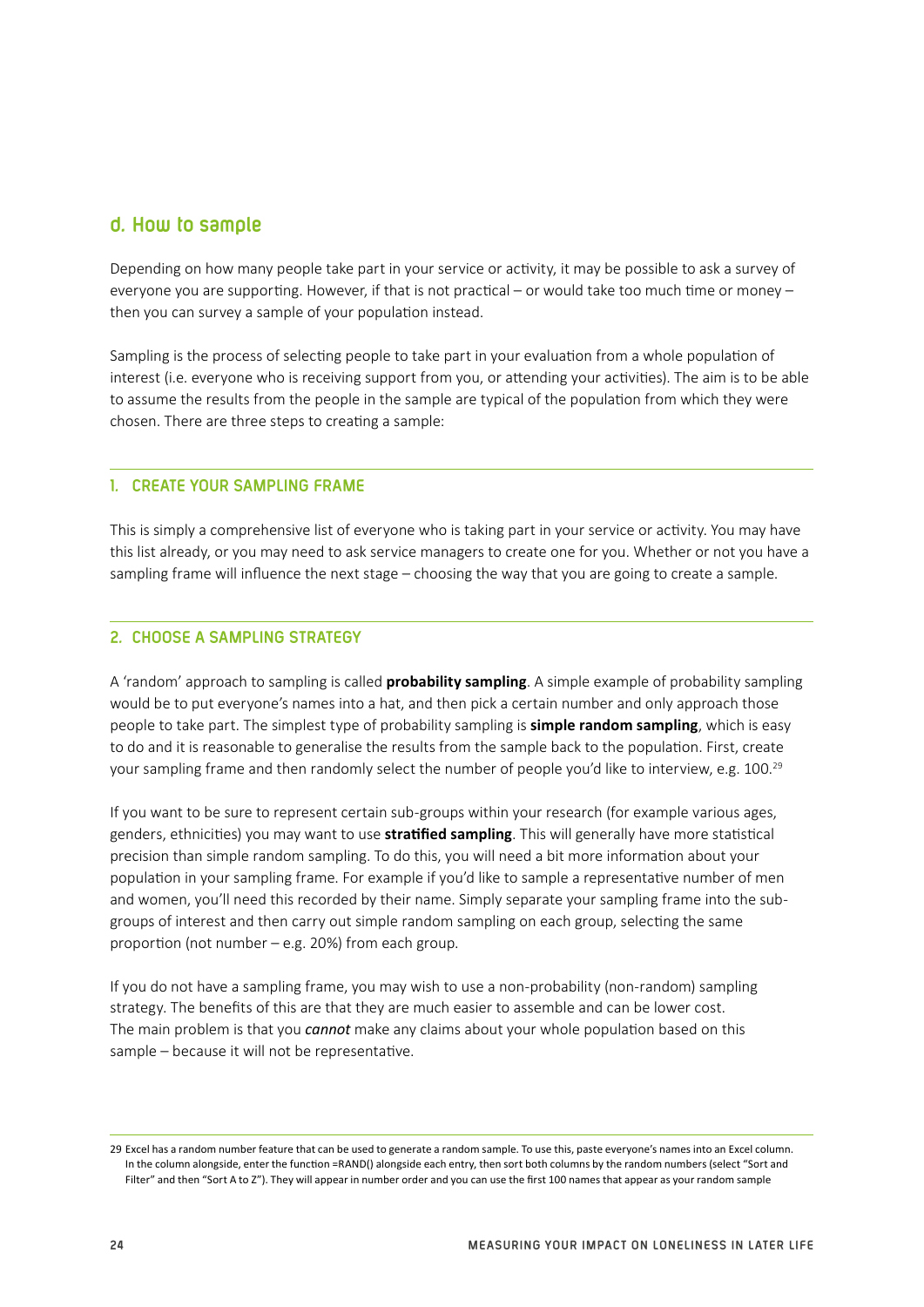Two of the most common non-probability sampling strategies are convenience sampling and quota sampling. Convenience sampling is also known as accidental or haphazard sampling as you simply interview a selection of people who are easy to reach and likely to agree to answer questions. For example, when a television reporter interviews the 'person on the street' to gauge public opinion. There is no way of knowing if these samples are representative of the wider population.

Instead, we could sample with purpose to target specific groups of people. An example is **quota sampling** – selecting people non-randomly according to some fixed quota. The stricter form of quota sampling is **proportional quota sampling** which aims to represent the major characteristics of the population by sampling a comparative amount of each. For instance, if you know the population you are interested in has 40% women and 60% men, and that you want a total sample size of 100, you will continue sampling until you reach those percentages and then you will stop. The problem here is that you have to decide the specific characteristics on which you will base the quota.

The less strict form of quota sampling is non-proportional quota sampling. In this method, you specify the minimum number of people you want in each category. You may decide to sample at least 40 women, at least 40 men and let the remaining 20 respondents 'fall out naturally'. Here, you simply want to have enough respondents to be able to talk about even small groups in the population.

### **3. DECIDING ON YOUR SAMPLE SIZE**

Your sample size is the number of people you are going to survey, within your 'population'. Choosing your sample size may be decided by the capacity of your team to conduct surveys and analyse their results. However, if you would like to generalise from your sample to your larger population you can use a Sample Size Calculator, such as the one from Survey Monkey.<sup>30</sup>

To calculate your sample size, simply enter the total population size, keep the confidence level at 95% and set the margin of error at 5%. (You can learn more about what these things represent via the Survey Monkey Sample Calculator – referenced above). You'll notice that a big population does not necessarily need a big sample but if your population is small, the sample may make up a large proportion of it. If you would like to learn a bit more about the principles behind sampling, we'd recommend the Research Methods Knowledge Base website.<sup>31</sup>

<sup>30</sup> Survey Monkey. 2015. *Sample Size Calculator*. [online] Available at: https://www.surveymonkey.com/mp/sample-size-calculator/ [Accessed 27 April 2015]

<sup>31</sup> Research Methods Knowledge Base. 2006. Sampling [online] Available at: http://www.socialresearchmethods.net/kb/sampling.php [Accessed 27 April 2015]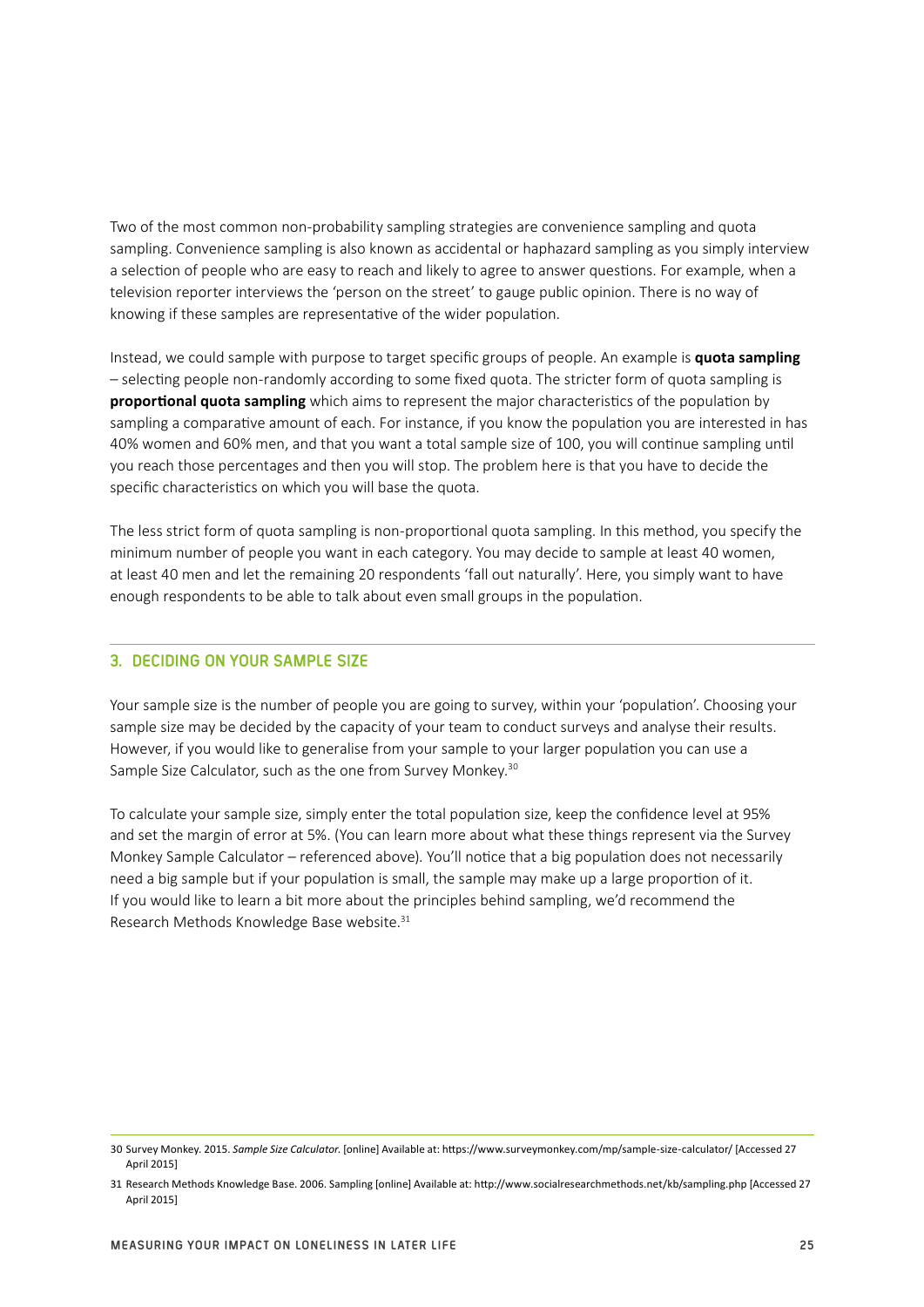### **e. Gaining informed consent**

The principle of informed consent is used widely in academic research. In essence, it means making sure that the people you are interviewing fully understand what you are doing, and have given permission to you to ask questions, and store and use their information.

It is therefore important that the older people you work with fully understand:

- What the evaluation is aiming to do
- How you will be using, storing and publishing any information about them
- How you will make sure their information remains confidential, and how anything they tell you will be kept anonymous if published
- How to opt-out, at any point, during the process, should they no longer want to take part

You may wish to prove this information both in writing and verbally, to make sure that people understand – and have something to refer back to later in case they have any questions about the evaluation.

### **f. Understanding and minimising interviewer bias**

The researcher (the person asking the questions) has a key role in obtaining high quality data, which depends on their clarity, consistency and neutrality – in terms of their words spoken, tone of voice and body language. It is important to ask all questions in a completely open way, without assuming what the likely response will be. If the person has not understood the question:

- Try to slow down the delivery of the question
- Ask which parts of the question they do not understand
- Try to keep to the original wording, maybe with additional explanations if needed

The researcher's reaction to each response should acknowledge what has been said without empathising or encouraging as this can lead the user to alter their future responses to gain a certain reaction. For anyone more used to working in a supportive role, this can take some practice.

Sometimes research participants will like to digress and engage the researcher in conversation. Try to gently bring them back to the task in hand, with perhaps the promise that you can resume that conversation later, after the research questions.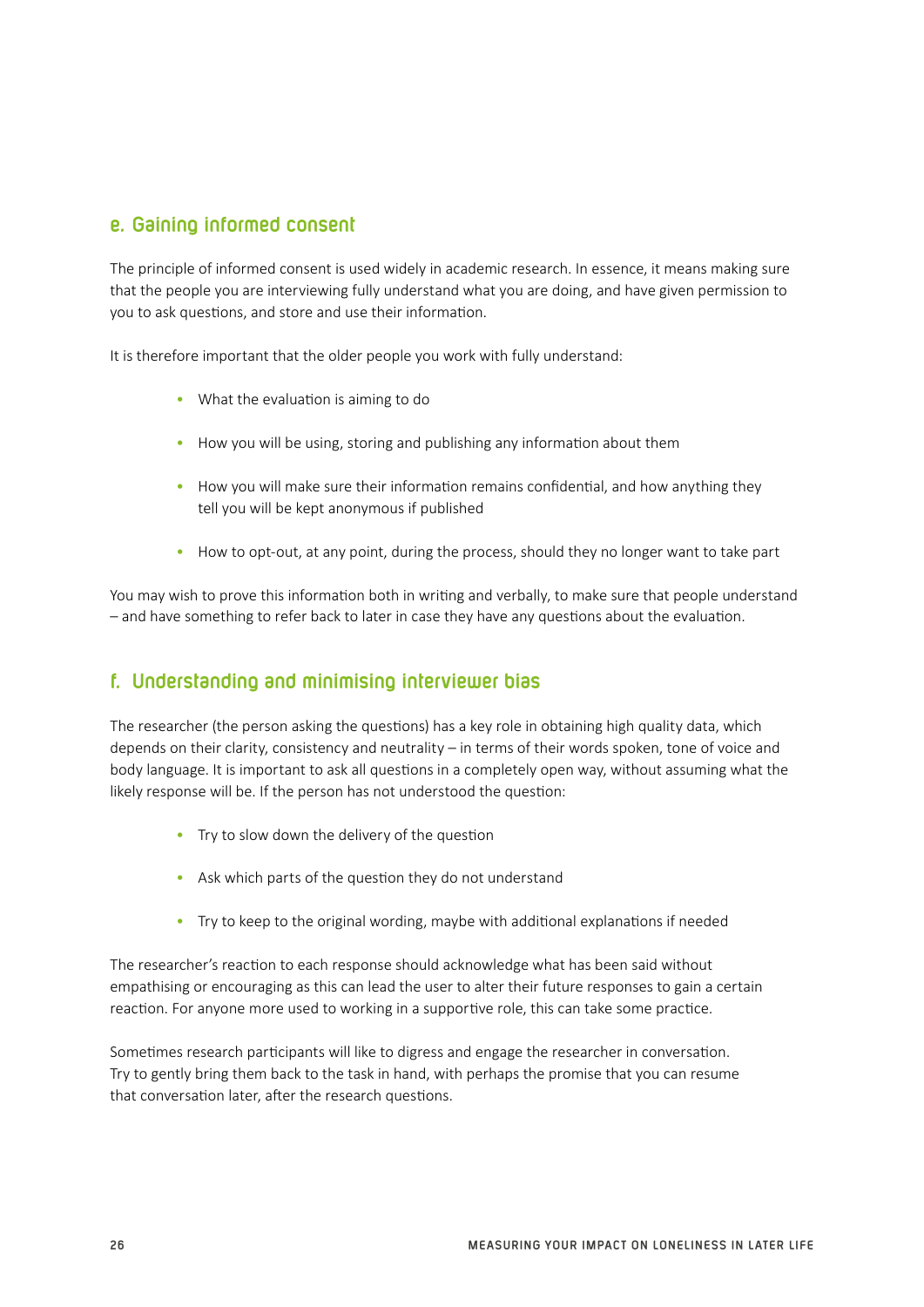Prepare and practice a brief, consistent response to typical queries you may encounter, such as:

- Queries about use of the data
- Refusal to answer certain questions or parts of questions
- Options within questions, such as the list of ethnicities or 'marital status'

### **g. Advice on different modes of data collection**

It will be important to consider how the new user is to provide the information. There are three main ways that you could collect data about the people taking part in your service:

- Asking questions of your users, face-to-face, and recording their answers yourself
- Asking questions over the phone, and recording their answers yourself
- Asking people to complete the survey on paper by themselves (they could do this on the spot, and hand it back – or you could send them the survey by post and ask them to send it back to you)

There are pros and cons to all of these methods. It can sometimes be hard, for example, to get a good response rate on postal surveys, and people may not answer all questions - unlike in a face-to-face interview. Tests on the De Jong Gierveld Scale and the CTEL tool have both shown there can be a difference in how people answer, depending on whether they completed it themselves or had some assistance from a member of staff or volunteer. When people were helped to complete it they tended to report much lower levels of loneliness compared to those who completed it on their own. This is not that surprising. Given the stigma surrounding loneliness people can be reluctant to reveal how they truly feel in front of someone.

So, where possible, our advice is that people are encouraged to answer the questions without help. Where this is not possible the tool could still be used as a useful measure of impact as long as the same method of asking the questions is used at each subsequent application of the tool.

### **h. Asking open, follow-up questions**

Open-ended questions can allow you to understand more about *what* is happening, *how* it is happening, *why* someone is, or is not, experiencing loneliness and *who* may be particularly affected by loneliness in your local area. Asking open questions can also help people to feel listened to and valued.

Before you write your open questions, do take a moment to consider and clarify your purpose in asking them. It may be worth bearing in mind that open-ended questions can generate a lot of data that you will need to record and analyse later on. You will need to record full responses so that you can reduce the risk of misinterpreting answers.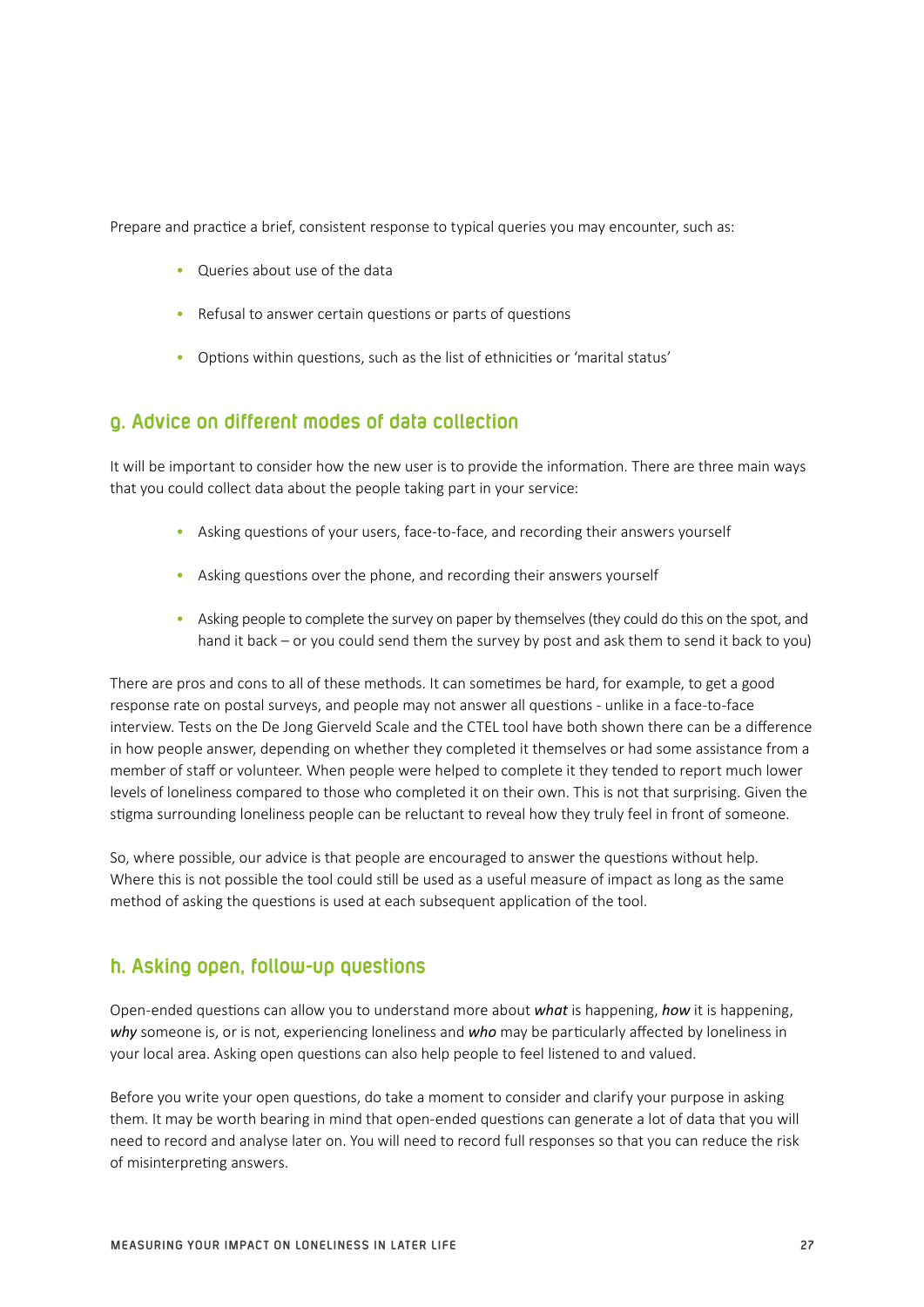If you would like to attribute quotes verbatim, you can:

- Keep it anonymous quote only, with no attribution
- Attribute the quote with a description, such as Male, aged 75
- Attribute the quote with a pseudonym  $-$  can be a useful technique for writing up a case study

If you do want to use verbatim quotes from people interviewed, make sure you ask their permission and explain or show them how you will be using the quotes. They may be interested to receive a copy of your report or case study when it is ready.

The timing for asking any open questions is important. It should take place after completing the scale so as not to influence responses to any scale questions.

Even though open questions are more conversational than survey questions, it is still good practice to ask the same questions of all your interviewees. Try to give your interviewees as much chance to talk about the positive as the negative. It can help to start with a very general question before moving on to more targeted questions.

You may want to ask questions about the context someone is in, such as existing family or friendship relationships, or their aspirations for change. Some examples of open-ended questions that you may wish to ask include:

- *• Can you tell me a little bit about any contact you have with friends or family right now?*
- *• What aspects of your relationships with friends or family are working well for you?*
- *• Are there any changes you would like to make to those relationships with friends or family?*
- *• Do you consider loneliness to be an issue for you/someone like you?*
- *• What do you think could be the main factors that contribute to loneliness?*
- *• Is there anything else that you'd like to add?*
- *• Can you tell me about how taking part in/becoming a member of <<ORGANISATION NAME>> has made any difference to your life, if at all?*

The final question, or something like it, can be used to demonstrate just how your service has helped. You may also want to ask about any other changes that have happened since you last interviewed them. For example, changes in circumstances or use of other services – and how these too have helped or hindered.

The best strategy for obtaining full and honest answers is to leave enough time for your interviewee to respond. There may be some moments of silence as they consider their response but this does not need to feel uncomfortable for either of you.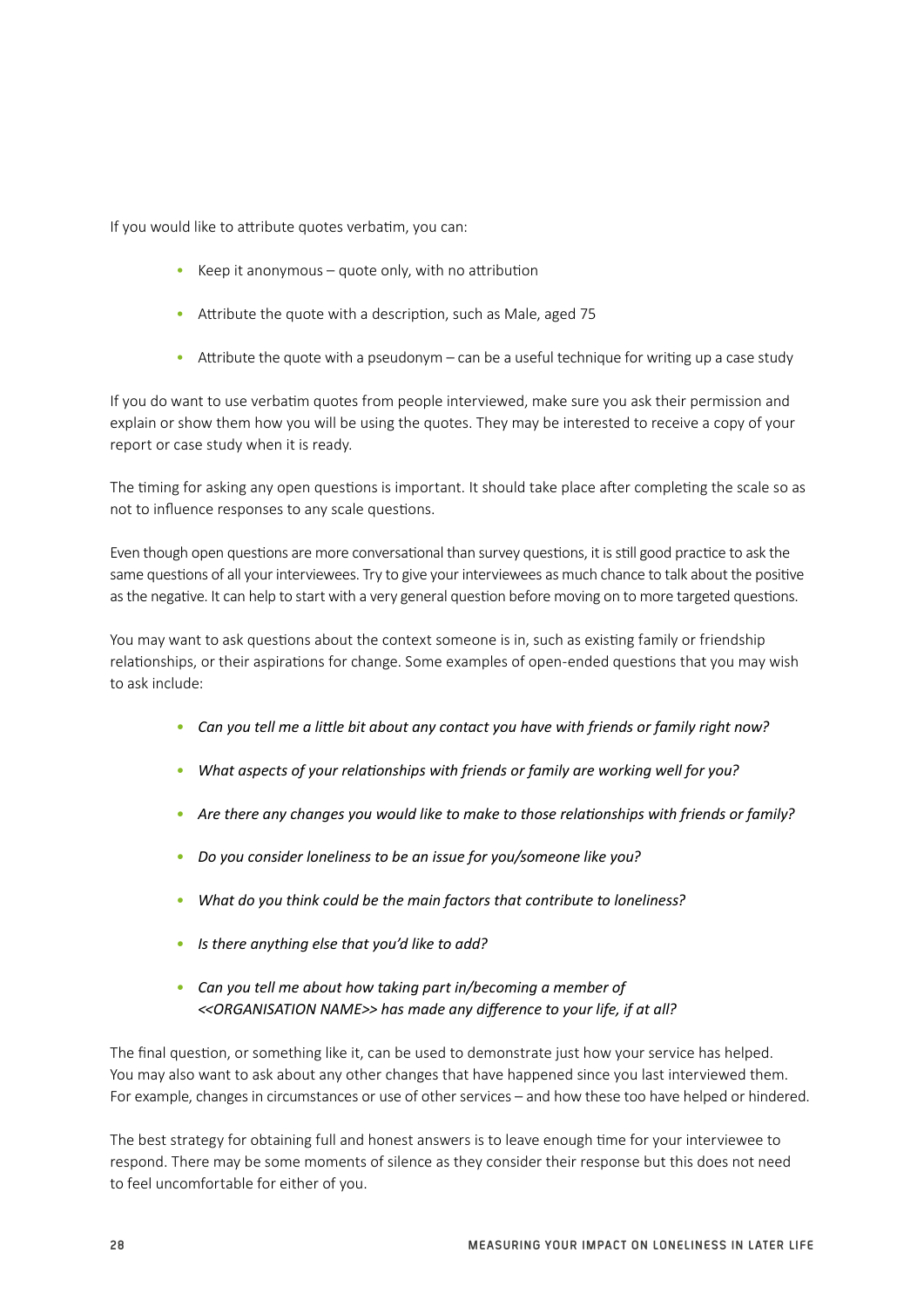### **i. Collecting demographic data**

You will need to consider what level of demographic data you wish to collect as part of your evaluation. It is good practice to ask for information about some key characteristics of the people taking part in your project, e.g. age, gender, ethnicity and location.

This information can be particularly important if you would like to compare your sample to a larger population. For example, you could take a look at the demographic characteristics of your local population – the Office for National Statistics, your local council and the census<sup>32</sup> will be good place to start for this – and see how the people taking part in your evaluation compare to this.

If you are able to survey or interview a large enough group, it could even enable you to differentiate between different sub-groups (for example, people from different cultural backgrounds). This segmentation might offer you insights that you would have missed by only looking at the whole group. Examples of commonly used questions to collect demographic data on age, gender, marital status and ethnicity, are set out at Appendix D. To ask about location, simply ask for someone's postcode.

### **j. Keeping personal information confidential**

Respecting and maintaining confidentiality can help build trust between you and the people you support, and encourage them to take part in your research. Personal information can be defined as anything that can be used to identify someone – be that their name, or other things like age or where they live. In smaller communities, it may be easier to identify someone from less information. There are a number of steps you can take to keep information about someone confidential.

- 1. Assign everyone who is taking part in your evaluation an ID number, and keep a record of this ID number and their name in a secure file that can only be accessed by staff that need to use the information (e.g. [a password protected Excel file](http://www.online-tech-tips.com/ms-office-tips/the-password-you-can-always-remember/))
- 2. Use this number not their name on the questionnaire, and in any file that records responses
- 3. If you want to go back to the people you interviewed at baseline, refer to the identification file, get their ID number and ask the survey again using the ID number

It is important that you do not make public any information that could be used to identify someone, without their permission. For example, you may have interviewed a retired doctor, who is the only person in your group with that past occupation. Even if you do not reveal their name, writing about a retired doctor in an evaluation report could lead to them being identified, and personal information becoming accidentally public.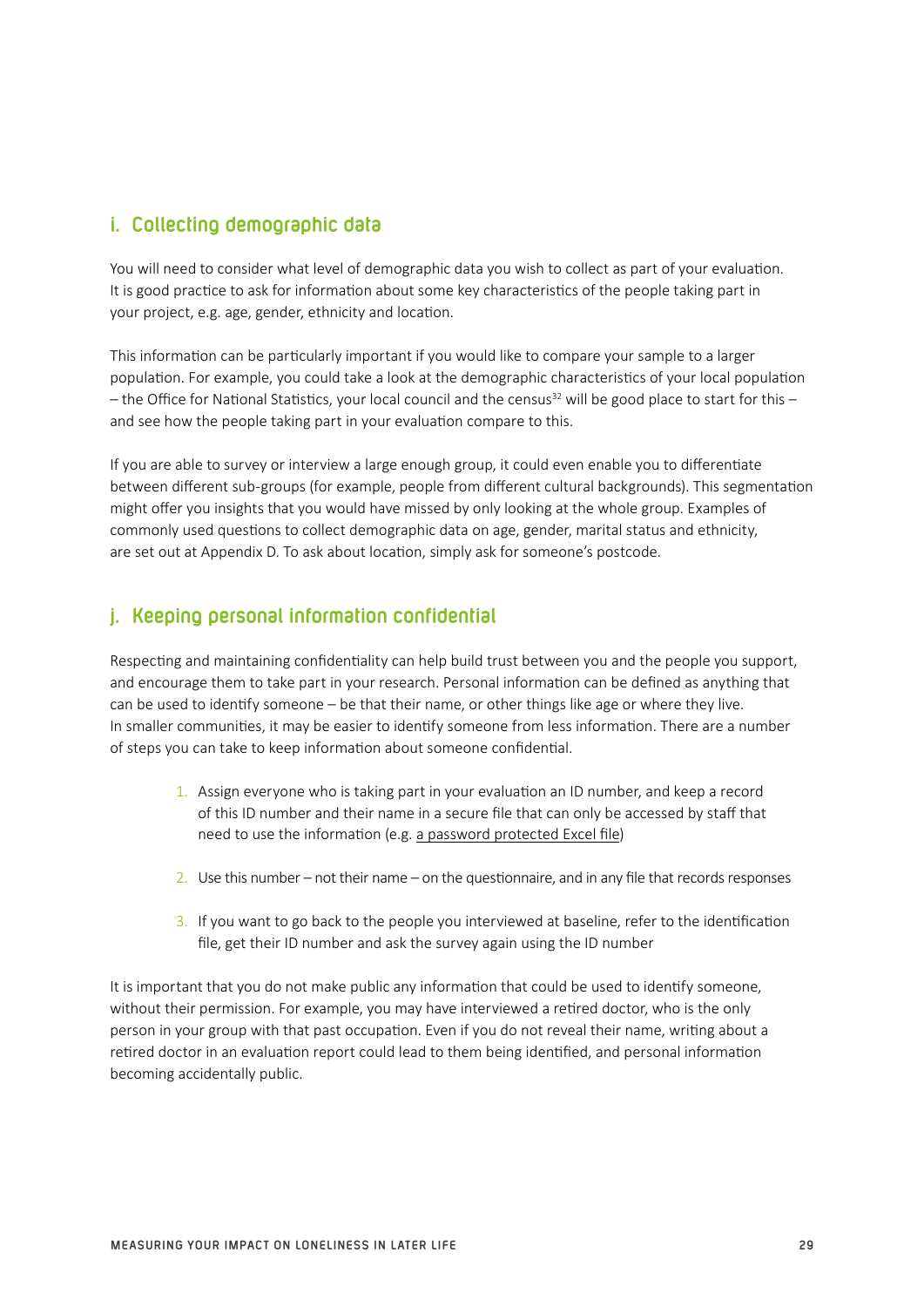## **Using a tool with people with sensory loss**

### Written by Nicola Venus-Balgobin, Project Manager, Sense

There are an increasing number of older people in the UK who have sensory loss. 70% of those over 70 have hearing loss<sup>33</sup>, one in five people aged over 75 have sight loss<sup>34</sup> and an estimated 250,000 have a dual sensory loss<sup>35</sup>. However older people's sensory loss often goes unrecognised and undiagnosed due to an assumption by staff, and older people themselves, that it is a common part of ageing.

It is therefore likely that – even if you aren't aware of it – many of the older people you support will have some kind of sensory loss and may need additional help or adaptions to be able to participate fully in an evaluation. This will also ensure the information you gather is accurate.

Before you start, try and find out whether any of your participants have any sensory needs before you decide how to implement the tool. You should also people with sensory needs what adaptions they will need to be able to participate fully in the tool. You may want to ask:

- Is it better to conduct a survey in person or via post?
- If in person, does the person have any particular communication needs? Ask them how you should best to communicate (See Top Tips 1 below)
- If via post, what will make the information accessible to them? (See Top Tips 2)

### **TOP TIPS 1: COMMUNICATING WITH PEOPLE WITH SENSORY LOSS:**

- Ask the person what works best for them
- Make sure you have the person's attention before trying to communicate with them
- Gently touching the top of a person's arm is one way to attract attention without startling them
- Identify yourself clearly
- Check that you are in the best position to communicate

<sup>33</sup> Action on Hearing Loss. 2014. Factsheet: Caring for Older People with Hearing Loss. Action on Hearing Loss: London. Available at: http://tinyurl.com/me9mlou [Accessed 27 April 2015]

<sup>34</sup> RNIB. 2015. Key Information and Statistics. [Online] RNIB: London. Available at: http://www.rnib.org.uk/knowledge-and-research-hub/key-information-and-statistics [Accessed 27 April 2015]

<sup>35</sup> Emerson, E & Robertson, J. 2010, *Estimating the Number of People with Co-Occurring Vision and Hearing Impairments in the UK*. Centre for Disability Research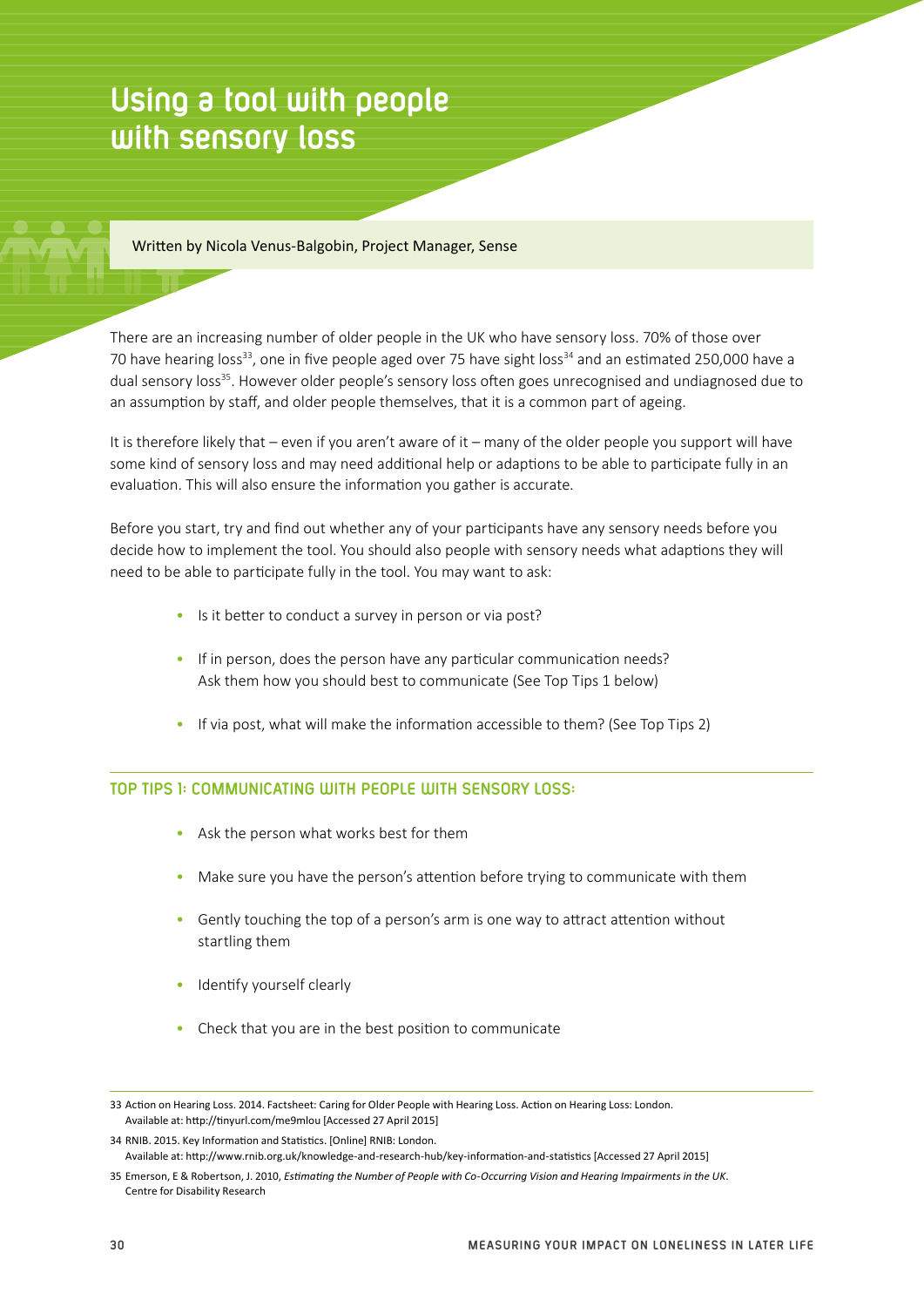- Avoid noisy places and background noise
- Adapt the conditions to suit the individual
- Speak clearly and a little slower, but don't shout
- Make your lip patterns clear without over-exaggerating
- Keep your face visible don't cover your mouth
- Use gestures and facial expressions to support what you are saying
- If necessary, repeat phrases or re-phrase the sentence
- Be aware that communicating can be hard work. Take regular communication breaks
- Try writing things down, experiment with different sizes of letters and coloured paper and pens
- For phone conversations consider using a text relay service
- Some people with sensory loss will use a particular communication method, e.g. British Sign Language, deafblind manual or Block and you may need a communication support professional.

### **TOP TIPS 2: MAKING INFORMATION ACCESSIBLE**

- Ask people how they would like the tool provided; if they are using technology to read the document they may need it in a different format e.g. plain text, without boxes, outside of tables
- Many people will be able to read large print usually size 14 bold or above. It is a good idea to provide information in size 14 as standard
- Some people will need the information in an accessible format such as braille, moon or audio, a good transcription service will be able to provide this

For more information on communicating with people who have a sensory impairment visit: **www.sense.org.uk/content/communicating-people-who-are-deafblind**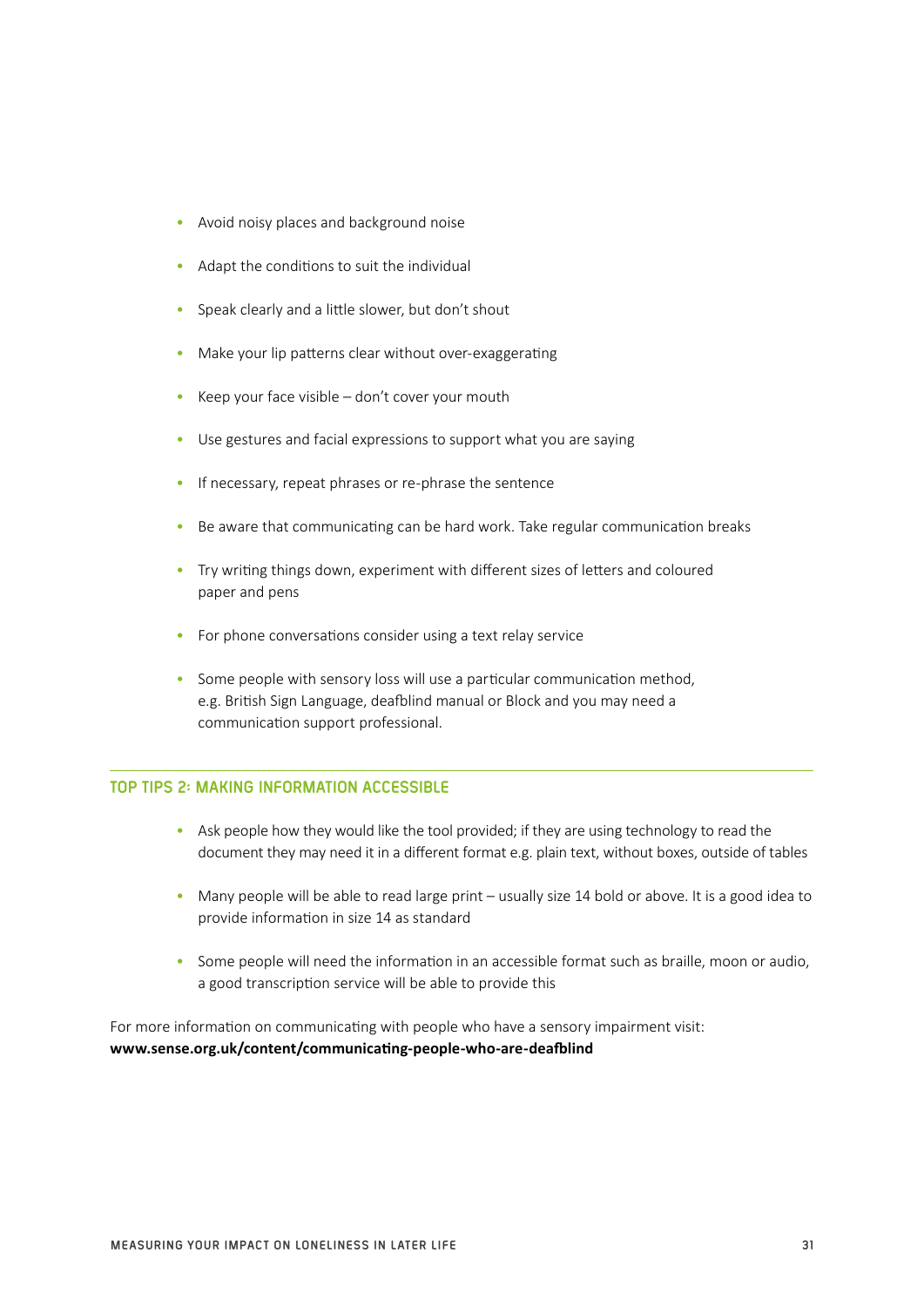## **Acknowledgements**

The Campaign to End Loneliness would like to express our gratitude to a large number of people and organisations who helped us to develop and pilot our impact measurement tool, and write this guidance. In particular, we'd like to thank Guy Robertson of Positive Ageing Associates, for overseeing the development the Campaign to End Loneliness Measurement Tool and members of our Research Hub who provided advice along the way and contributed to this report:

*Professor Christina Victor, Brunel University Chris Ring, Nottingham Trent University Dr Tracy Collins, Salford University Dr Bernadette Bartlam, Keele University Julie Wrigley and Kay Silversides, Qa Research*

*Thank you to our tool steering group, who guided the Campaign team and Guy over the course of a year:*

*Sue Arthur, Independent Age Jason Bergen, Calouste Gulbenkian Foundation Karl Demian, Royal Voluntary Service Jonathan Eastwood, Big Lottery Fund Lilias Gillies, Wandsworth Older People's Forum Sarah Handley, Big Lottery Fund Andrea Hare, Public Health England Lucy Harmer, Independent Age Heather Heathfield, OPM Phil Rossall, Age UK Nicola Venus-Balgobin, Sense*

And, finally, thank you to the following organisations that sent staff to development workshops and webinars, piloted the tool and gave comments on this guidance:

*The Abbeyfield Society Age UK Bromley and Greenwich Age UK Cheshire Age UK Wiltshire Alzheimer's Society Anchor Trust Archway Foundation Beth Johnson Foundation Brighton & Hove Neighbourhood Care Scheme Careline Care Network Cambridgeshire Carers Centre Bristol Community Network Cotswold District Council Cotswolds Volunteers North Coventry University Cruse Bristol CSV (now Volunteering Matters) Dorset Partnership for Older People Programme Family Mosaic Friends of the Elderly Growing Support*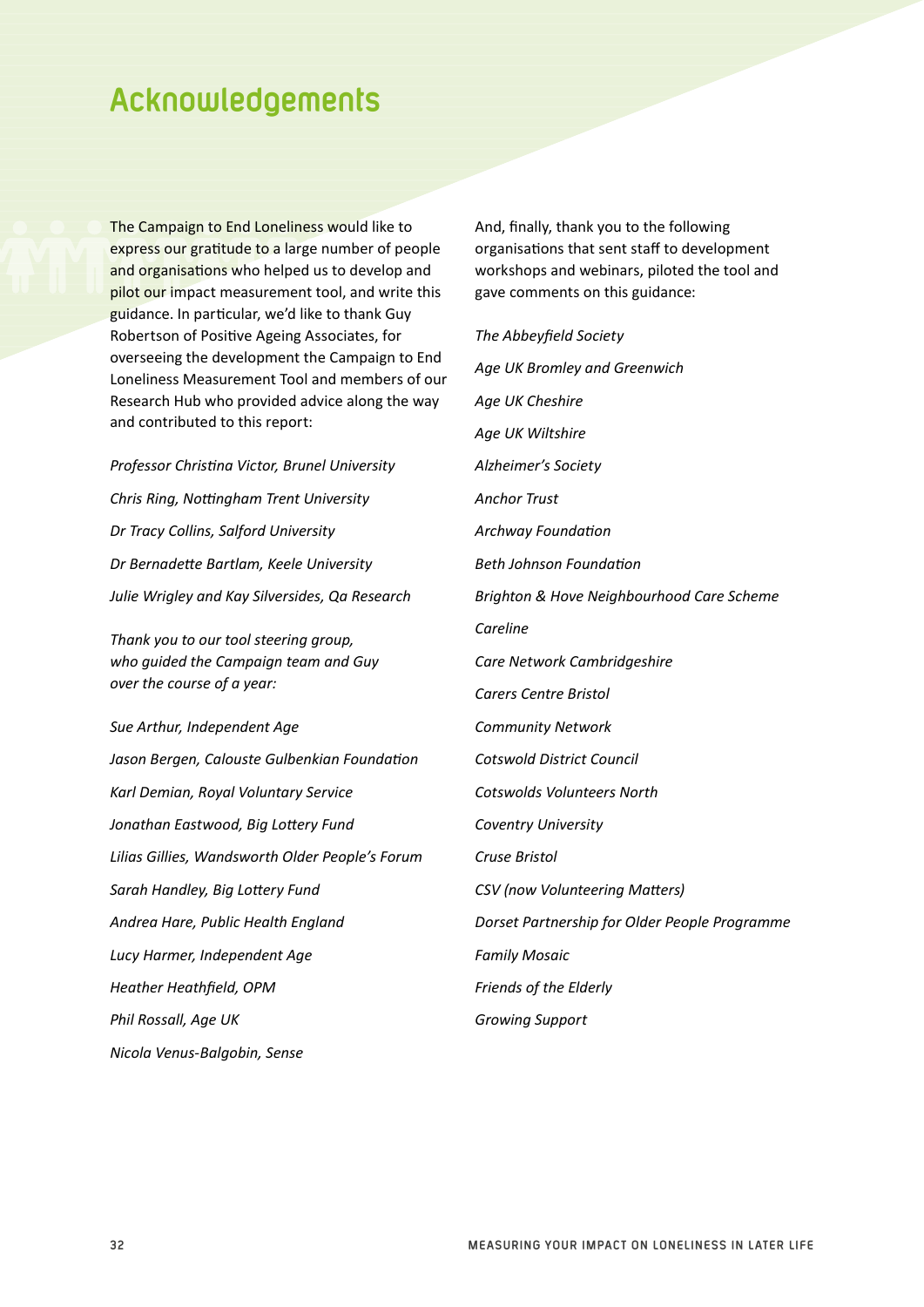*Halton Borough Council Holbeck Elderly Aid Holborn Community Association Jigsaw Support Scheme John Ellerman Foundation Knowsley Council London South Bank University LinkAge Bristol Link Line Macular Society Mentoring and Befriending Foundation Mindings NBFA Assisting the Elderly New Dynamics of Ageing Older Peoples' Reference Group NHS Warwickshire Nottingham City Council Oxfordshire County Council RNIB Rootless Garden Rural Coffee Caravan Information Project Salford City Council Salford Royal NHS Foundation Trust The Silver Line Stafford and Surrounds Clinical Commissioning Group*

*Southville Centre Bristol The Sovini Group Staffordshire County Council Stitchlinks CIC Time to Talk Befriending Together We Are Better Tower Hamlets Borough Council Tower Hamlets Friends and Neighbours Toynbee Hall Volunteer Edinburgh West Sussex County Council*

This guidance was written by Anna Goodman, Learning and Research Manager at the Campaign to End Loneliness, with contributions from Julie Wrigley and Kay Silversides (Qa Research) and Nicola Venus-Balgobin (Sense).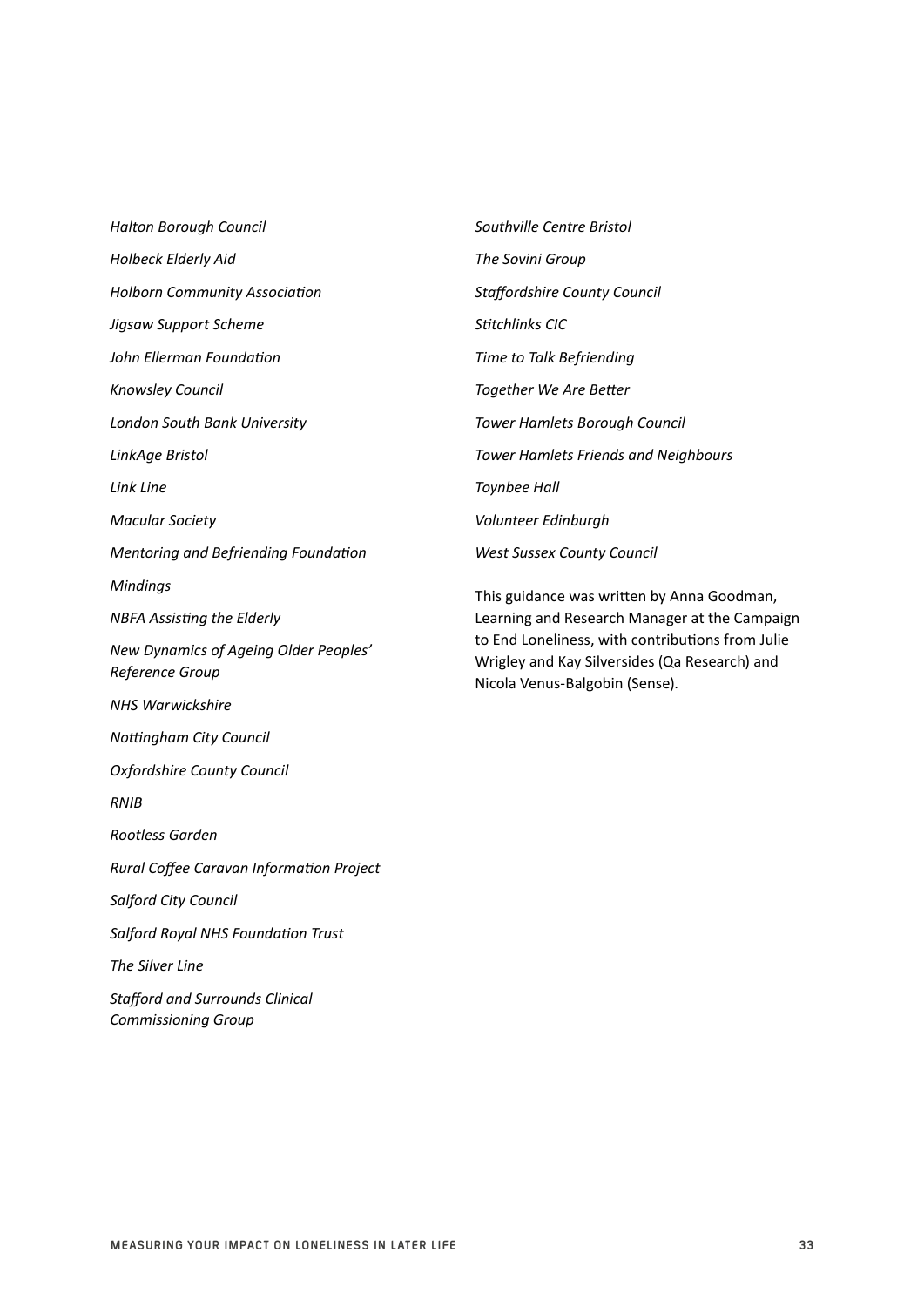## **Appendix A: Campaign to End Loneliness Measurement Tool**

We would like to ask you a few questions to enable us to measure how helpful our services are. You can choose to answer all or none of the questions, and choosing not to answer will not affect your access to any of our services in any way. When answering the questions, you could take account of the following:

- There are no right or wrong answers
- We would like you to be completely honest
- In answering the questions it is best to think of your life as it generally is now (we all have some good or bad days)

### **Questions**

| 1. I am content with my friendships and relationships            |                                                                        |               |                 |                   |  |  |  |
|------------------------------------------------------------------|------------------------------------------------------------------------|---------------|-----------------|-------------------|--|--|--|
| Strongly disagree                                                | <b>Disagree</b>                                                        | Neutral       | Agree           | Strongly agree    |  |  |  |
| 4                                                                | 3                                                                      | $\mathcal{P}$ | 1               | 0                 |  |  |  |
|                                                                  | 2. I have enough people I feel comfortable asking for help at any time |               |                 |                   |  |  |  |
| Strongly agree                                                   | Agree                                                                  | Neutral       | <b>Disagree</b> | Strongly disagree |  |  |  |
| 0                                                                | 1                                                                      | 2             | 3               | 4                 |  |  |  |
| 3. My relationships are as satisfying as I would want them to be |                                                                        |               |                 |                   |  |  |  |
| Strongly disagree                                                | <b>Disagree</b>                                                        | Neutral       | Agree           | Strongly agree    |  |  |  |
| 4                                                                | 3                                                                      |               |                 | O                 |  |  |  |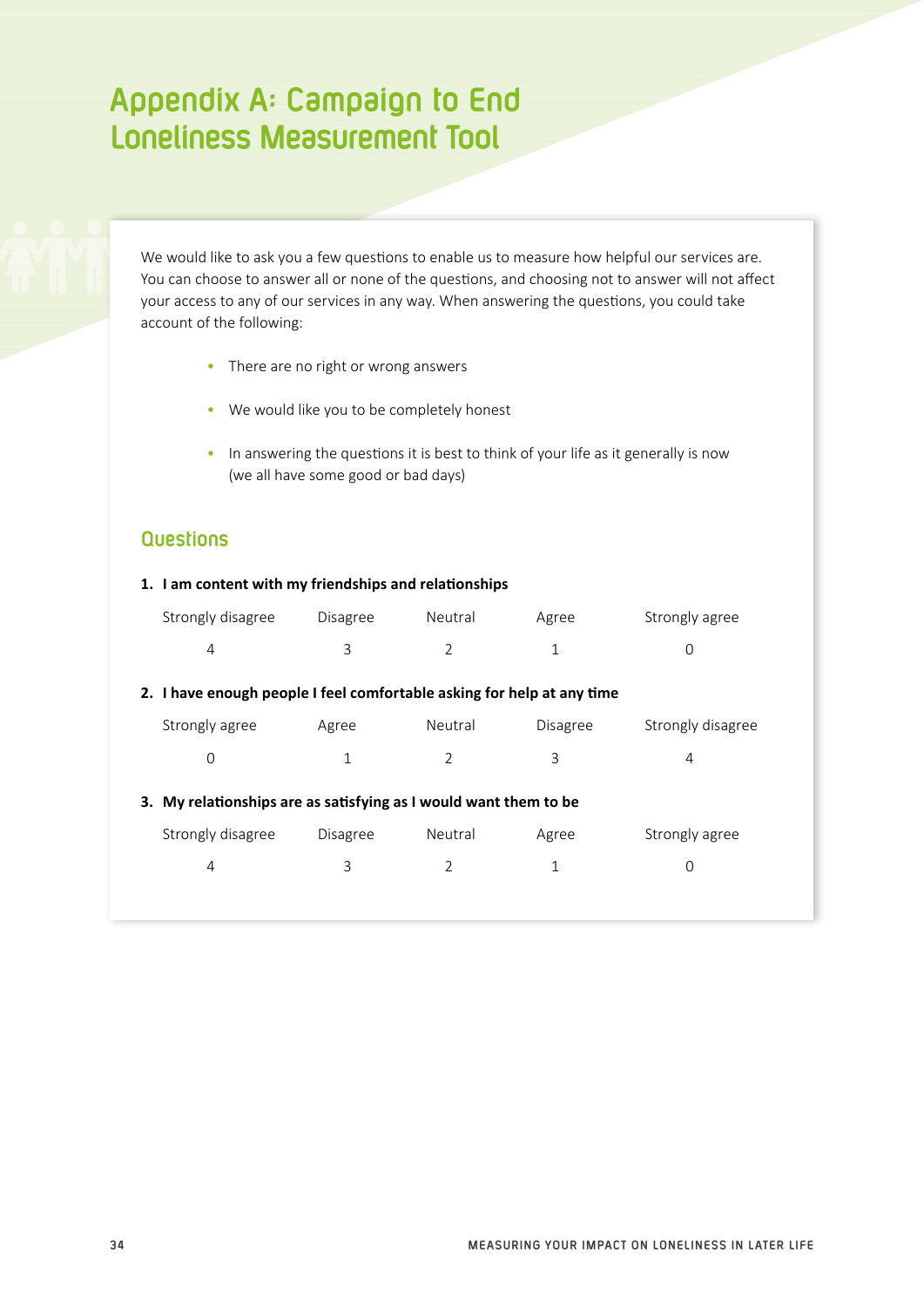## **Appendix B: The De Jong Gierveld 6-Item Loneliness Scale**

We would like to ask you a few questions to enable us to measure how helpful our services are. You can choose to answer all or none of the questions, and choosing not to answer will not affect your access to any of our services in any way. When answering the questions, you could take account of the following:

- There are no right or wrong answers
- We would like you to be completely honest
- In answering the questions it is best to think of your life as it generally is now (we all have some good or bad days)

### **Questions**

| 1. I experience a general sense of emptiness |                                                                  |           |  |  |  |
|----------------------------------------------|------------------------------------------------------------------|-----------|--|--|--|
| Yes                                          | More or Less                                                     | <b>No</b> |  |  |  |
| $\mathbf{1}$                                 | 1                                                                | 0         |  |  |  |
|                                              | 2. There are plenty of people I can rely on when I have problems |           |  |  |  |
| Yes                                          | More or Less                                                     | <b>No</b> |  |  |  |
| $\Omega$                                     | 1                                                                | 1         |  |  |  |
|                                              | 3. There are many people I can trust completely                  |           |  |  |  |
| Yes                                          | More or Less                                                     | No.       |  |  |  |
| $\Omega$                                     | 1                                                                | 1         |  |  |  |
|                                              |                                                                  |           |  |  |  |
| 4. I miss having people around me            |                                                                  |           |  |  |  |
| Yes                                          | More or Less                                                     | <b>No</b> |  |  |  |
| $\mathbf{1}$                                 | 1                                                                | 0         |  |  |  |
| 5. There are enough people I feel close to   |                                                                  |           |  |  |  |
| Yes                                          | More or Less                                                     | <b>No</b> |  |  |  |
| $\Omega$                                     | 1                                                                | 1         |  |  |  |
| 6. I often feel rejected                     |                                                                  |           |  |  |  |
| Yes                                          | More or Less                                                     | <b>No</b> |  |  |  |
| 1                                            | 1                                                                | 0         |  |  |  |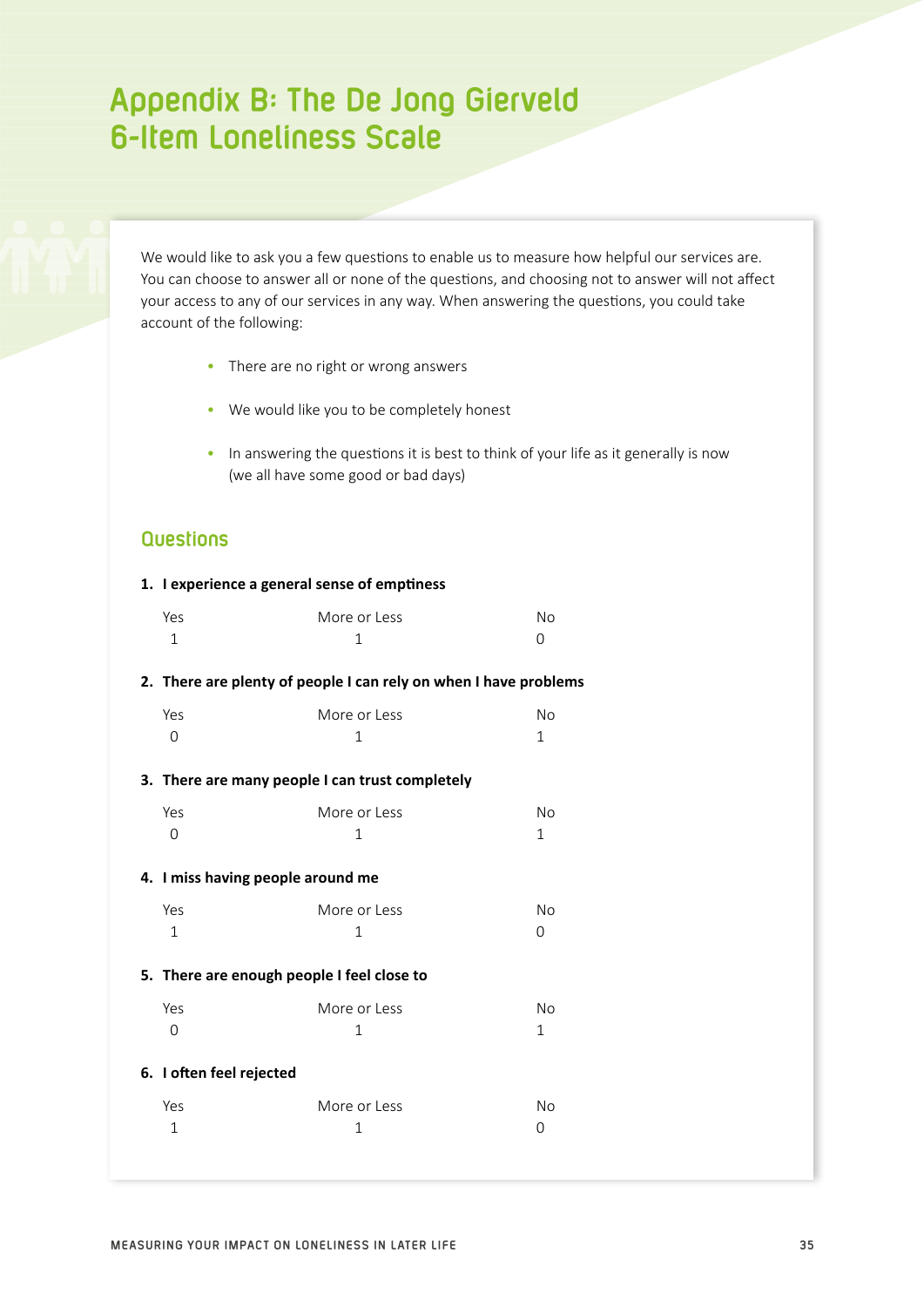## **Appendix C: The UCLA 3-Item Loneliness Scale**

account of the following: **Questions**

We would like to ask you a few questions to enable us to measure how helpful our services are. You can choose to answer all or none of the questions, and choosing not to answer will not affect your access to any of our services in any way. When answering the questions, you could take

- There are no right or wrong answers
- We would like you to be completely honest
- In answering the questions it is best to think of your life as it generally is now (we all have some good or bad days)

| 1. How often do you feel that you lack companionship? |                  |       |  |  |  |  |
|-------------------------------------------------------|------------------|-------|--|--|--|--|
| Hardly ever                                           | Some of the time | Often |  |  |  |  |
| 1                                                     | 2                | 3     |  |  |  |  |
| 2. How often do you feel left out?                    |                  |       |  |  |  |  |
| Hardly ever                                           | Some of the time | Often |  |  |  |  |
| 1                                                     | 2                | 3     |  |  |  |  |
| 3. How often do you feel isolated from others?        |                  |       |  |  |  |  |
| Hardly ever                                           | Some of the time | Often |  |  |  |  |
| 1                                                     | $\overline{2}$   | 3     |  |  |  |  |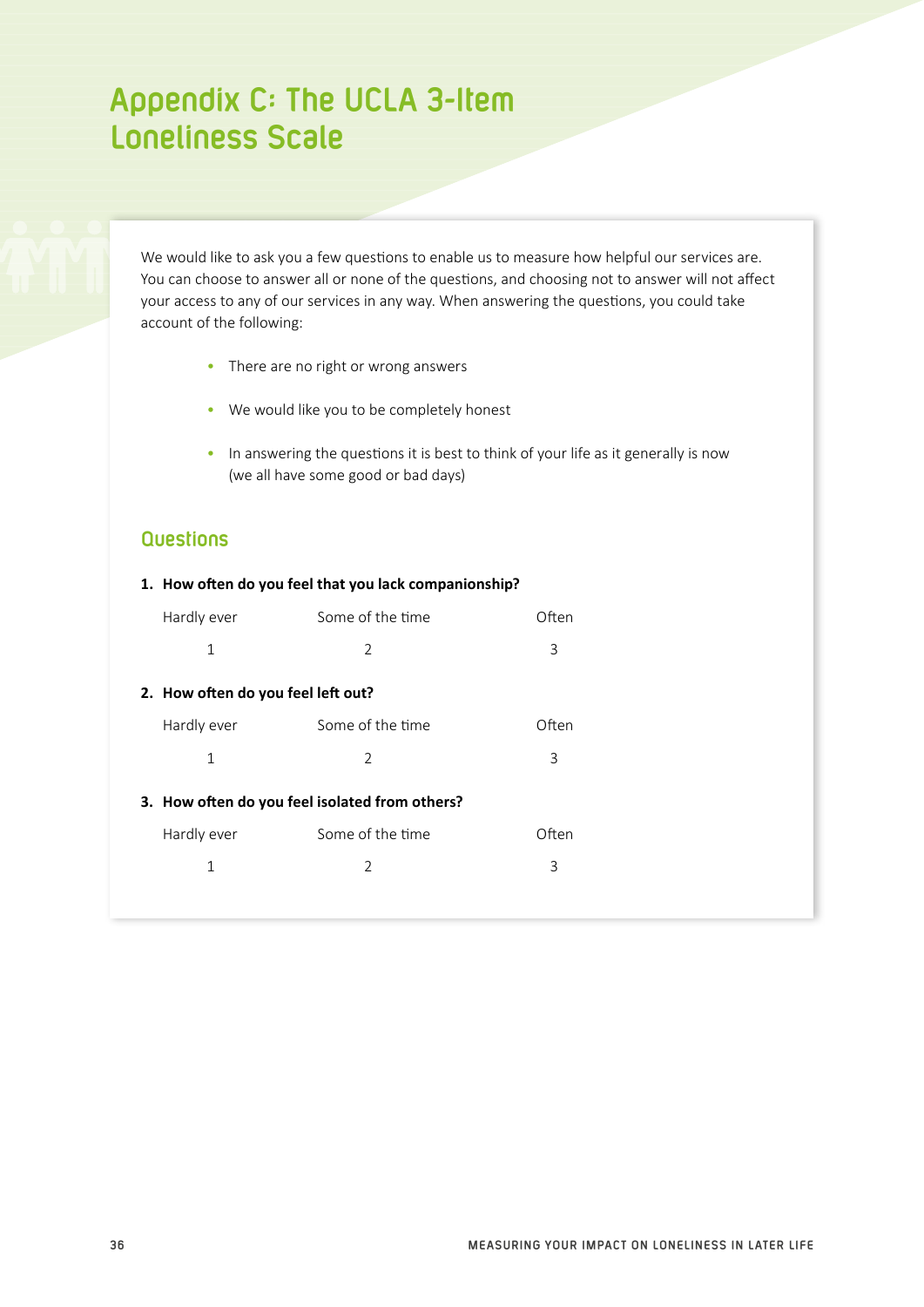## **Appendix D: Demographic Data**

|                                                        |                                                                                        | We are asking these questions in order to better understand who is taking part in our social<br>group/ project. This information will remain confidential and will not be shared with anyone else. |
|--------------------------------------------------------|----------------------------------------------------------------------------------------|----------------------------------------------------------------------------------------------------------------------------------------------------------------------------------------------------|
| Gender                                                 |                                                                                        |                                                                                                                                                                                                    |
| What is your gender?                                   |                                                                                        |                                                                                                                                                                                                    |
| 1. Male                                                | 2. Female                                                                              |                                                                                                                                                                                                    |
| Age                                                    |                                                                                        |                                                                                                                                                                                                    |
| What was your age last birthday? OR                    |                                                                                        |                                                                                                                                                                                                    |
| What is your age?                                      |                                                                                        |                                                                                                                                                                                                    |
| 1. Under 50 years old                                  | 2. 50-59 years old                                                                     | 3. 60-69 years old                                                                                                                                                                                 |
| 4. 70-79 years old                                     | 5. 80-89 years old                                                                     | 6. Over 90 years old                                                                                                                                                                               |
| 7. Rather not say                                      |                                                                                        |                                                                                                                                                                                                    |
| <b>Marital Status</b>                                  |                                                                                        |                                                                                                                                                                                                    |
| Are you:                                               |                                                                                        |                                                                                                                                                                                                    |
|                                                        | 1. Single, that is, never married and never registered in a same-sex civil partnership |                                                                                                                                                                                                    |
| 2. Married                                             |                                                                                        |                                                                                                                                                                                                    |
| 3. Separated, but still legally married                |                                                                                        |                                                                                                                                                                                                    |
| 4. Divorced                                            |                                                                                        |                                                                                                                                                                                                    |
| 5. Widowed                                             |                                                                                        |                                                                                                                                                                                                    |
| 6. In a registered same-sex civil partnership          |                                                                                        |                                                                                                                                                                                                    |
| 7.                                                     | Separated, but still legally in a same-sex civil partnership                           |                                                                                                                                                                                                    |
|                                                        | 8. Formerly in a same-sex civil partnership which is now legally dissolved             |                                                                                                                                                                                                    |
| 9. Surviving partner from a same-sex civil partnership |                                                                                        |                                                                                                                                                                                                    |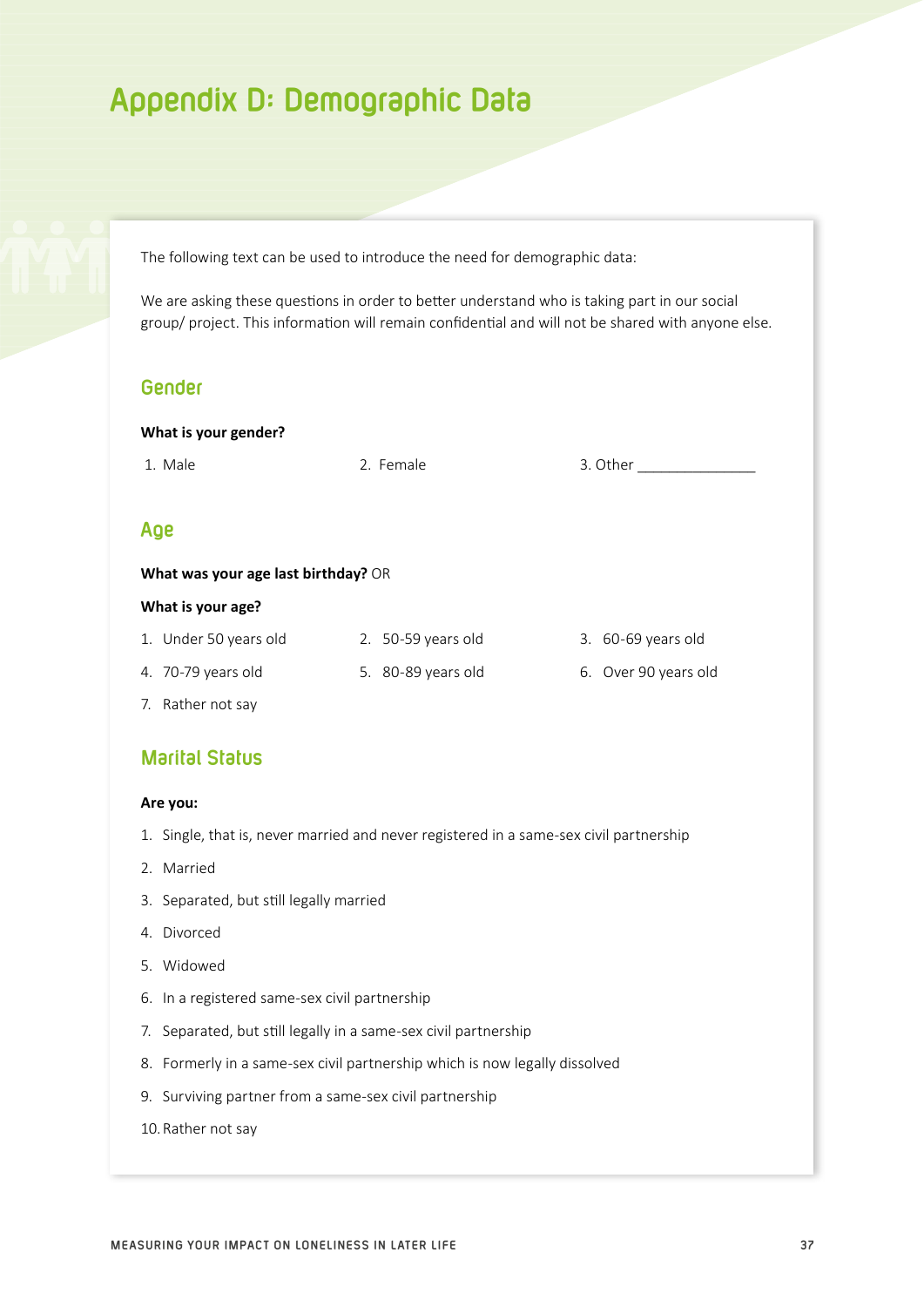### **Ethnic group**

### **Which of the following options best describes your ethnic group or background?**

| White                                                             |          | <b>Black/African/Caribbean/Black British</b>                                                                                              |  |  |
|-------------------------------------------------------------------|----------|-------------------------------------------------------------------------------------------------------------------------------------------|--|--|
| 1. English/Welsh/Scottish/Northern Irish/British                  |          | 14. African                                                                                                                               |  |  |
| 2. Irish                                                          |          | 15. Caribbean                                                                                                                             |  |  |
| 3. Gypsy or Irish Traveller                                       |          | 16. Any other Black/African/Caribbean                                                                                                     |  |  |
| 4. Any other White background, please describe                    |          | background, please describe                                                                                                               |  |  |
|                                                                   |          | 17. Arab                                                                                                                                  |  |  |
| Mixed/Multiple ethnic groups                                      |          | 18. Any other ethnic group, please describe                                                                                               |  |  |
| 5. White and Black Caribbean                                      |          | 19. Rather not say                                                                                                                        |  |  |
| 6. White and Black African                                        |          |                                                                                                                                           |  |  |
| 7. White and Asian                                                |          | If you would like additional standardised                                                                                                 |  |  |
| 8. Any other Mixed/Multiple ethnic<br>background, please describe |          | questions on demographic data, for example on<br>disability and impairment, we recommend the<br>Office for National Statistics webpage on |  |  |
| <b>Asian/Asian British</b>                                        |          | harmonised concepts and questions. <sup>36</sup>                                                                                          |  |  |
| 9. Indian                                                         |          |                                                                                                                                           |  |  |
| 10. Pakistani                                                     |          |                                                                                                                                           |  |  |
| 11. Bangladeshi                                                   |          |                                                                                                                                           |  |  |
| 12. Chinese                                                       |          |                                                                                                                                           |  |  |
| 13. Any other Asian background, please describe                   |          |                                                                                                                                           |  |  |
| <b>Sexual orientation</b>                                         |          |                                                                                                                                           |  |  |
| What is your sexual orientation?                                  |          |                                                                                                                                           |  |  |
| 1. Lesbian                                                        | 2. Gay   | 3. Bisexual                                                                                                                               |  |  |
| 4. Heterosexual                                                   | 5. Other |                                                                                                                                           |  |  |
|                                                                   |          |                                                                                                                                           |  |  |

36 Primary set of harmonised concepts and questions. Available at: http://www.ons.gov.uk/ons/guide-method/harmonisation/primary-set-ofharmonised-concepts-and-questions/index.html [Accessed 30 April 2015]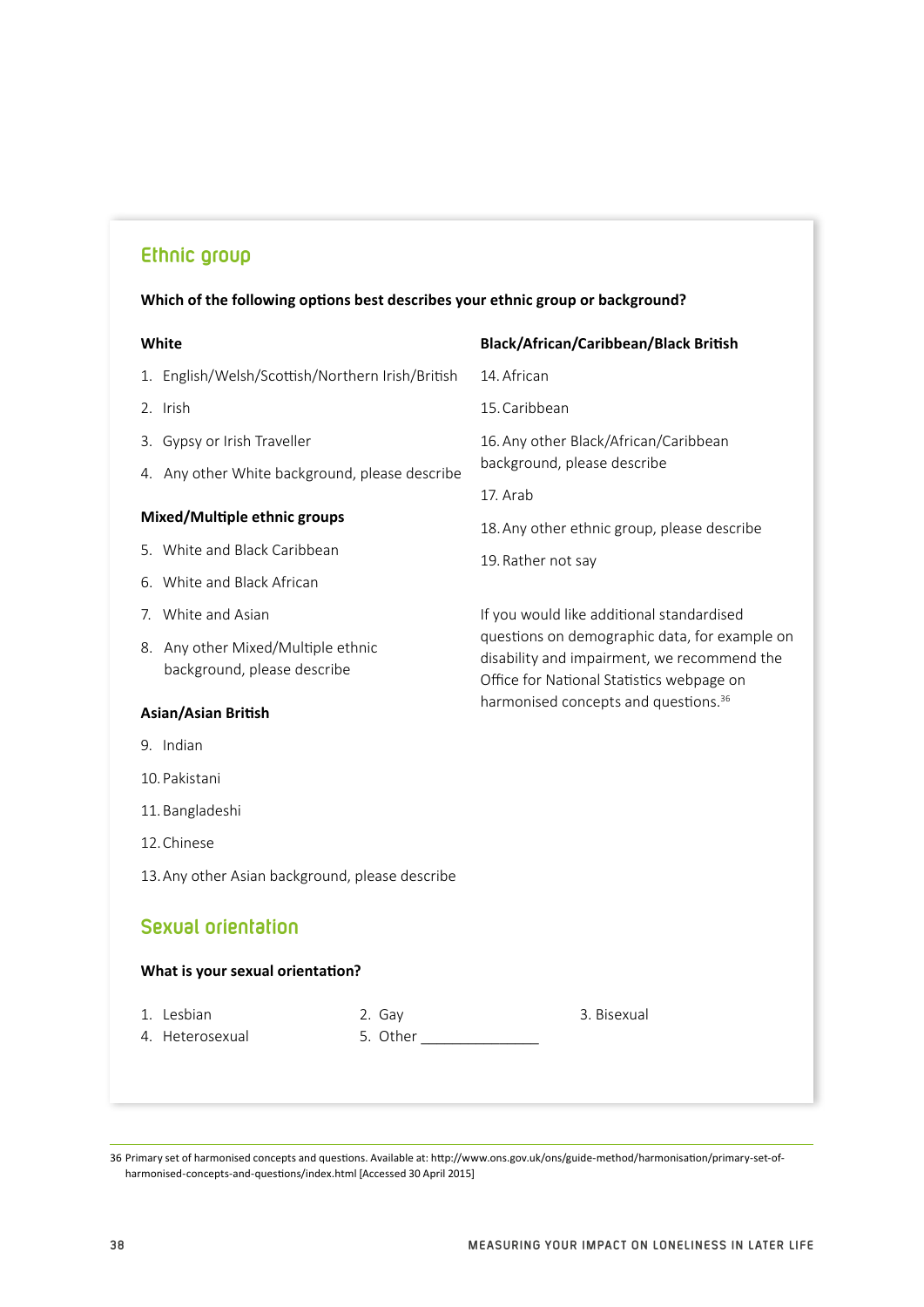